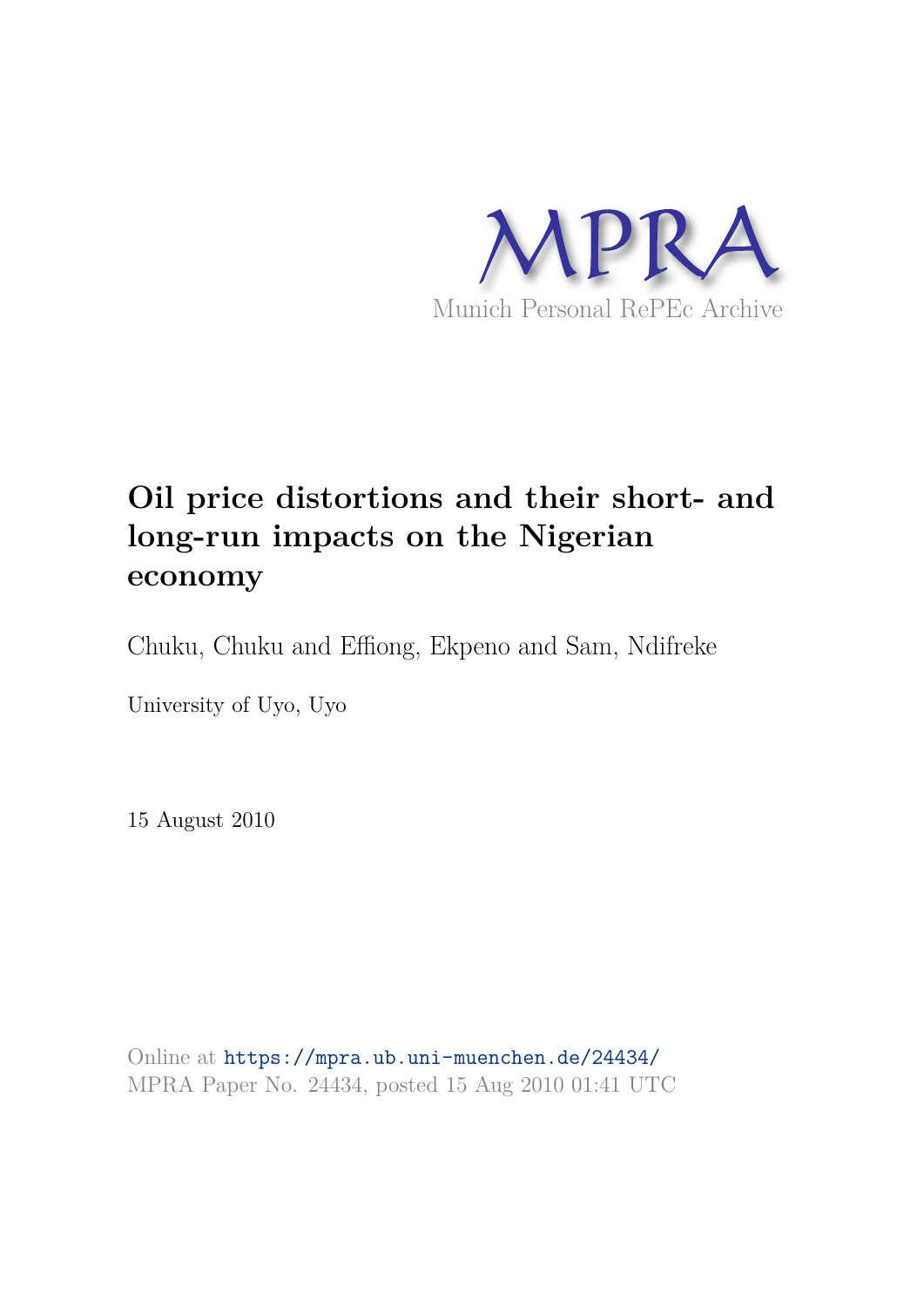# **Oil Price Distortions and their Short- and Long-run Impacts on the Nigerian Economy**

**By** 

**Chuku A. Chuku<sup>1</sup>**

**Ekpeno L. Effiong** 

**and** 

**Ndifreke R. Sam** 

**Department of Economics University of Uyo, Uyo Nigeria.** 

<sup>&</sup>lt;sup>1</sup> Corresponding author email:  $\frac{\text{chukuachuku@gmail.com}}{2 \text{cm}}$ ; +234 806 724 7177.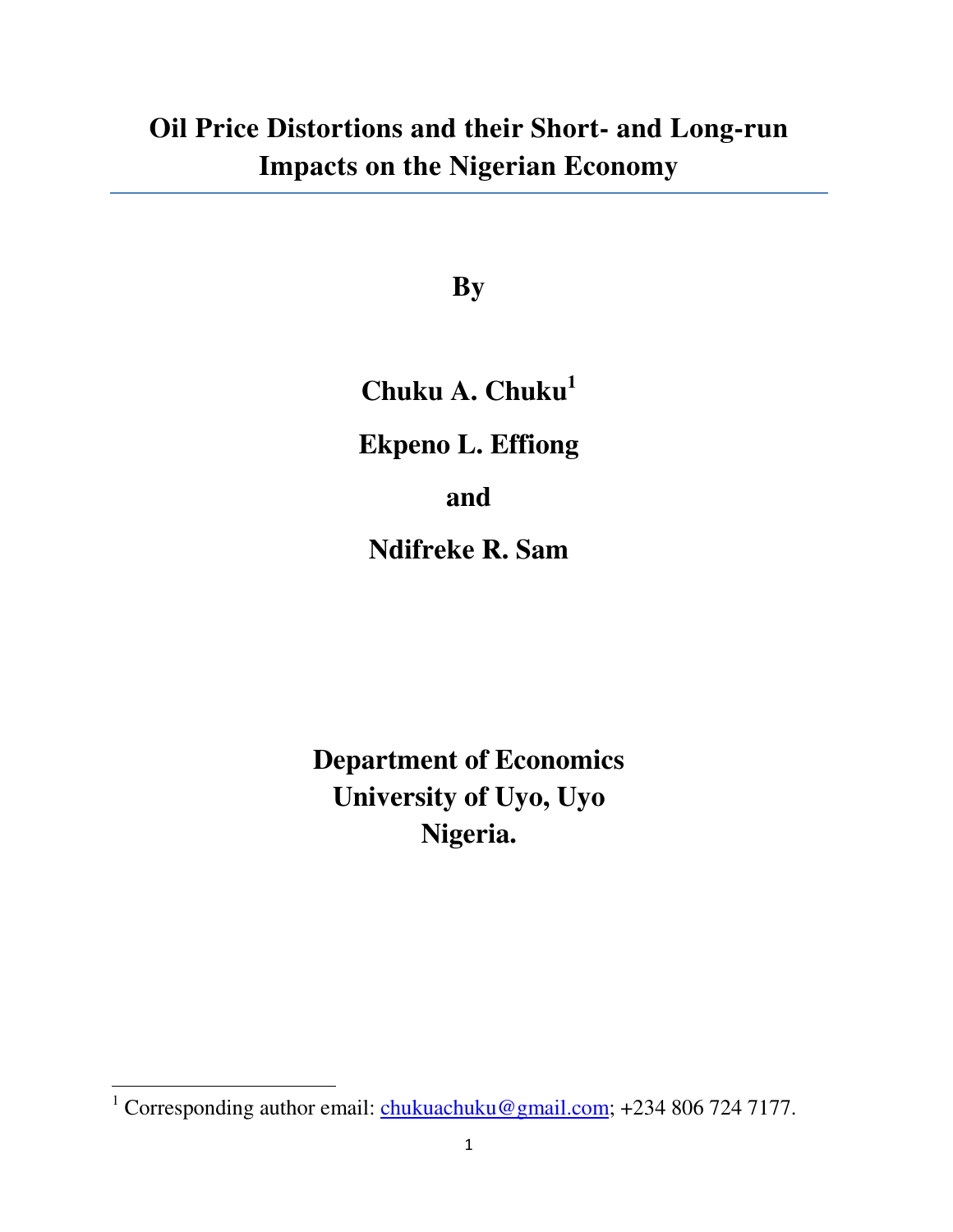# **Oil Price Distortions and their Short- and Long-run Impacts on the Nigerian Economy**

# **ABSTRACT**

*Given its economic structure, high energy intensity and simultaneity as an oil importing and exporting economy, Nigeria stands out as a special case to study the oil-price-macroeconomy relation. This paper studies the linear and asymmetric impacts of oil price shocks on the Nigerian economy between1970Q1and 2008Q4. Using the vector error correction mechanism and the Granger causality test, we investigate the long-run and short-run impacts of oil price*  shocks on the supply-side of the economy, wealth transfer effect, inflation effect and real *balance effect. Overall, the results from the linear model show that oil price shocks are not a major determinant of macroeconomic activity in Nigeria, and macroeconomic activities in Nigeria do not Granger cause world oil prices. Further, the results from our non-linear specification reveals that the impact of world oil price shocks on the Nigerian economy are asymmetric. Hence, the common practise of national development planning premised on forecasts of international oil prices should be de-emphasized in Nigeria.* 

**Keywords: Oil price shocks; linear and asymmetric effects; transmission channels; Nigerian economy.** 

### **1. Introduction**

 $\overline{a}$ 

Given the primary role that energy plays in driving modern economies, stability of oil prices has become a crucial factor with spatial and temporal implications for the development of the Nigerian economy. Over the past four decades, the global economy has witnessed frequent oil price distortions which have enormously influenced and changed the global perceptions of the oil price-macroeconomy (henceforth OPM) relation. Nigeria stands out as a special case to study the OPM relation because of its peculiar economic structure, high energy intensity, energy mix and dependence on international energy markets. Also, Nigeria is simultaneously an oil exporter and importer and oil price forecasts provide the framework for macroeconomic planning<sup>2</sup> and appraisal. Thus distortions (shocks) to oil prices are likely to pass through

 $2$  Oil price forecasts is the index used by government agencies for capital and recurrent budgeting.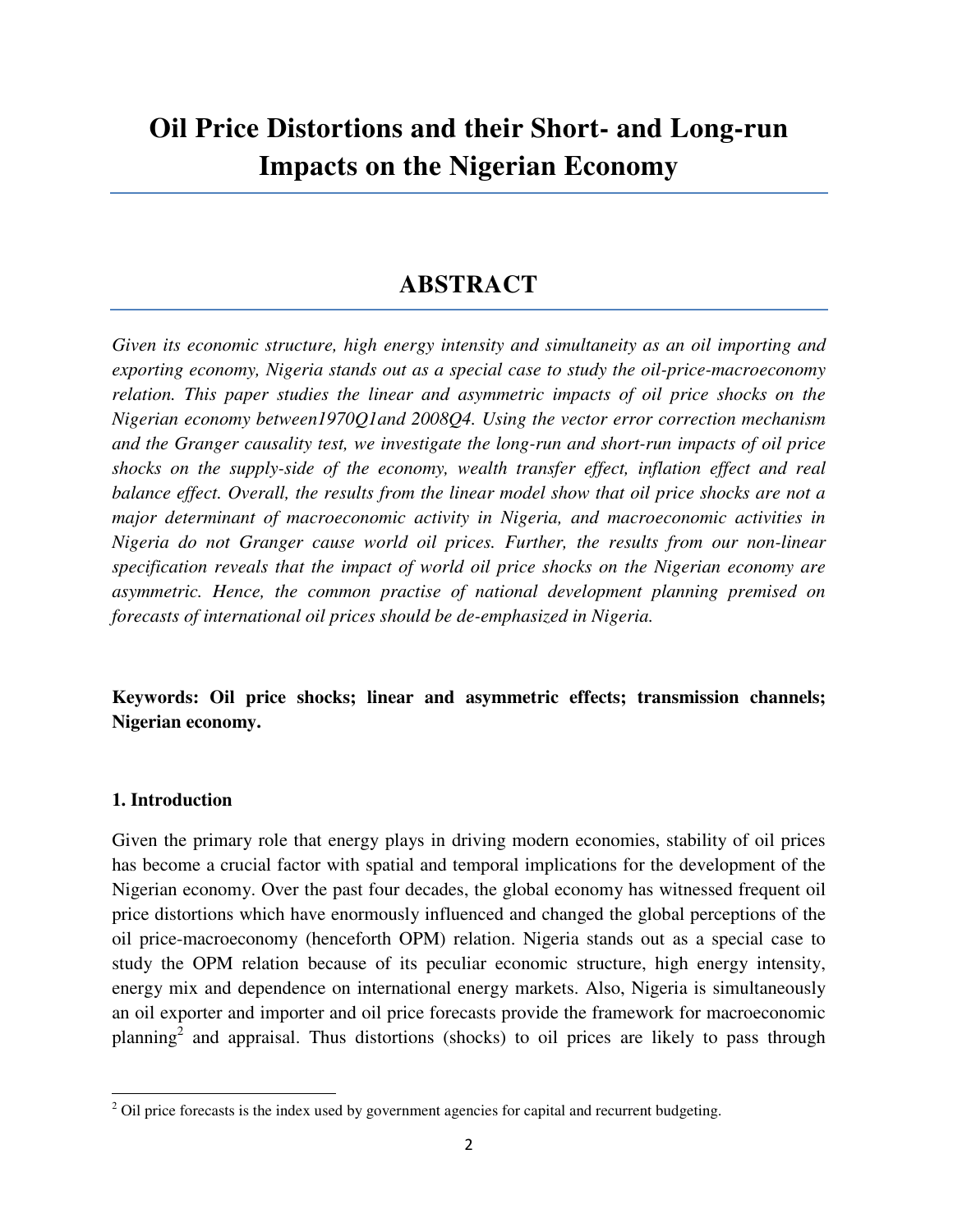directly or indirectly to every facet of the Nigerian economy both at the micro and macro levels.

Recognizing the significance of oil prices to the Nigerian economy, several authors have investigated the oil price-macroeconomy relationship in Nigeria (see for e.g., Ayadi, 2005; Akpan, 2009; Aliyu, 2009; Chuku et al., forthcoming; Olomola and Adejumo, 2006) and this relationship continues to dominate and inspire the minds of policy makers and academicians. Despite the plethora of studies on the OPM relation, the literature is yet to provide conclusive evidence as to how oil price shocks affect the macroeconomy of any country and Nigerian in particular, given the idiosyncrasies inherent in the Nigerian economy.

This paper is a modest contribution to the literature and evidence on the OPM relation for an oil exporting (and importing) developing economy. The paper is different from previous efforts at decoupling the OPM relation in three different ways. First, we clearly differentiate between linear and asymmetric impacts of oil price shocks on the Nigerian economy, a demarcation that is not considered in the previous literature for Nigeria. Second, we differentiate between shortrun and long-run impacts; and thirdly, we use a higher data frequency mode, with a longer time frame. That is, quarterly data from 1970Q1 to 2008Q4.

We empirically examine the OPM relation by modelling the variables as a cointegrated system in a vector error correction model (VECM). Our objective is to examine the supply-side effect, wealth transfer effect, inflation effect and real balance effect of oil price shocks on the Nigerian economy. Overall, our results show that oil price shocks are not a key determinant of macroeconomic activity in Nigeria; hence the common practise of planning and projecting macroeconomic activity in Nigerian using the international prices of crude oil should be deemphasized.

The rest of the paper is organized as follows. Section 2 explores the theoretical linkages and the mechanisms of transmission from oil prices to the macroeconomy. The section also examines the role of asymmetry in the responses of macroeconomic variables to oil price shocks. In Section 3, we present the empirical framework and methodology for the analysis. Section 4 discusses the results with informed synthesis, while we conclude in Section 5.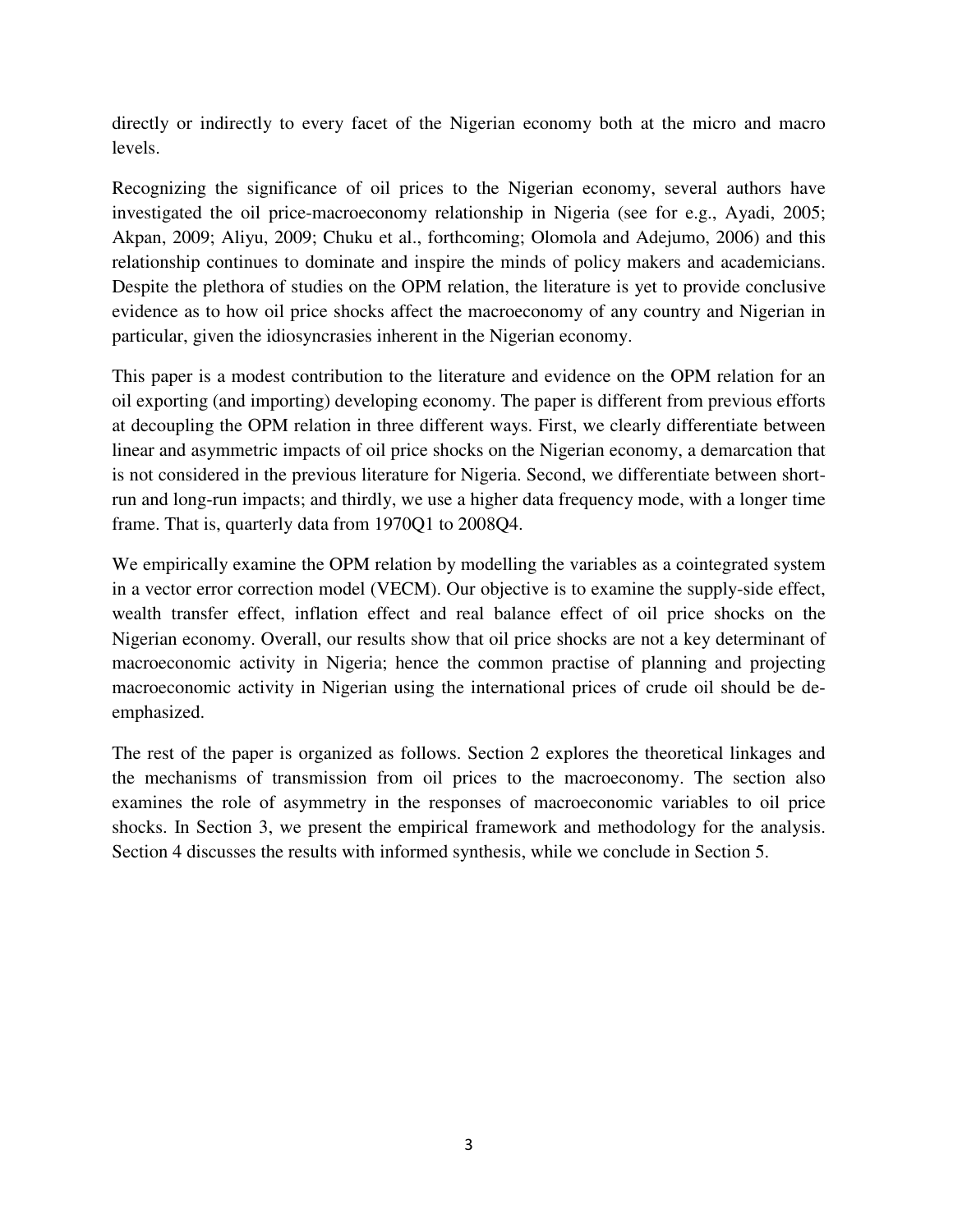#### **2. Oil Price shocks and the Macroeconomy**

### **2.1. The literature**

The oil price shocks of 1973/74 motivated much research on the oil price-macroeconomy nexus. These studies have arrived at different conclusions over time, and results are still metamorphosing. Earlier works (see for e.g., Darby, 1982; Hamilton, 1983; Burbidge and Harrison, 1984) obtained statistically significant empirical evidence of the relationship between oil prices and aggregate economic performance. After the collapse of oil prices in 1986, it was argued that the OPM relation had weakened (see Chang and Wong, 2003). Further, Mork (1989), Mork et al. (1994) and Hamilton (1996) established the existence of an asymmetric OPM relation. This was followed by a general trend in the late 1990s which devoted much attention to investigating the weakening of the OPM relation. Particularly, Lee et al. (1995) and Hooker (1996; 1999) argued strongly that the fundamental oil pricemacroeconomy relationship identified in earlier studies had eroded.

Though, there are numerous studies that examine the OPM relation, most of them have focused on studying this relationship mainly within developed net oil- importing economies. Explicit studies on net oil-exporters like Nigeria have been rare in the literature. The OPM relation is likely to vary depending on a countries sectoral composition, its institutional structures and its level of economic development. Studies focusing on industrialized economies (see for e.g., Rotemberg and Woodford, 1996; Schmidst and Zimmermann, 2007) have shown that for several industrialized economies, oil price shocks have a significant negative impact on industrial production. However, they all concluded that this relationship has not been stable for these countries over time. The unstable relationship that had been observed in the literature wass recently authenticated by Blanchard and Gali (2007) who compared the current response of inflation and output to oil price shocks in a group of industrialized economies to those in the 1970s. They concluded that the main reason behind the weak responses of economies in recent years is smaller energy intensity, a more flexible labour market and improvements in monetary policy.

On the other hand, studies on the OPE relation for developing economies have reported mixed results. Farzanegan and Markwardt (2009) studied the effects oil price shocks on the Iranian economy and found a strong positive relation between positive oil price changes and industrial output growth and observe the Dutch disease syndrome through significant real effective exchange rate appreciation. Conversely, the study by Chang and Wong (2003) on the Singaporean economy show that the impacts of oil price shocks only had an insignificant adverse effect on Singapore's gross domestic output, inflation and unemployment rate. Berumet and Ceylan (2005) studied the effects of symmetric oil price shocks on output for a group of Middle East and North African countries. Using impulse response and variance decomposition analysis, they find that the effects of world oil price shocks on GDP of Algeria, Iraq, Jordan, Kuwait, Oman, Qatar, Syria, Tunisia, and UAE are positive and statistically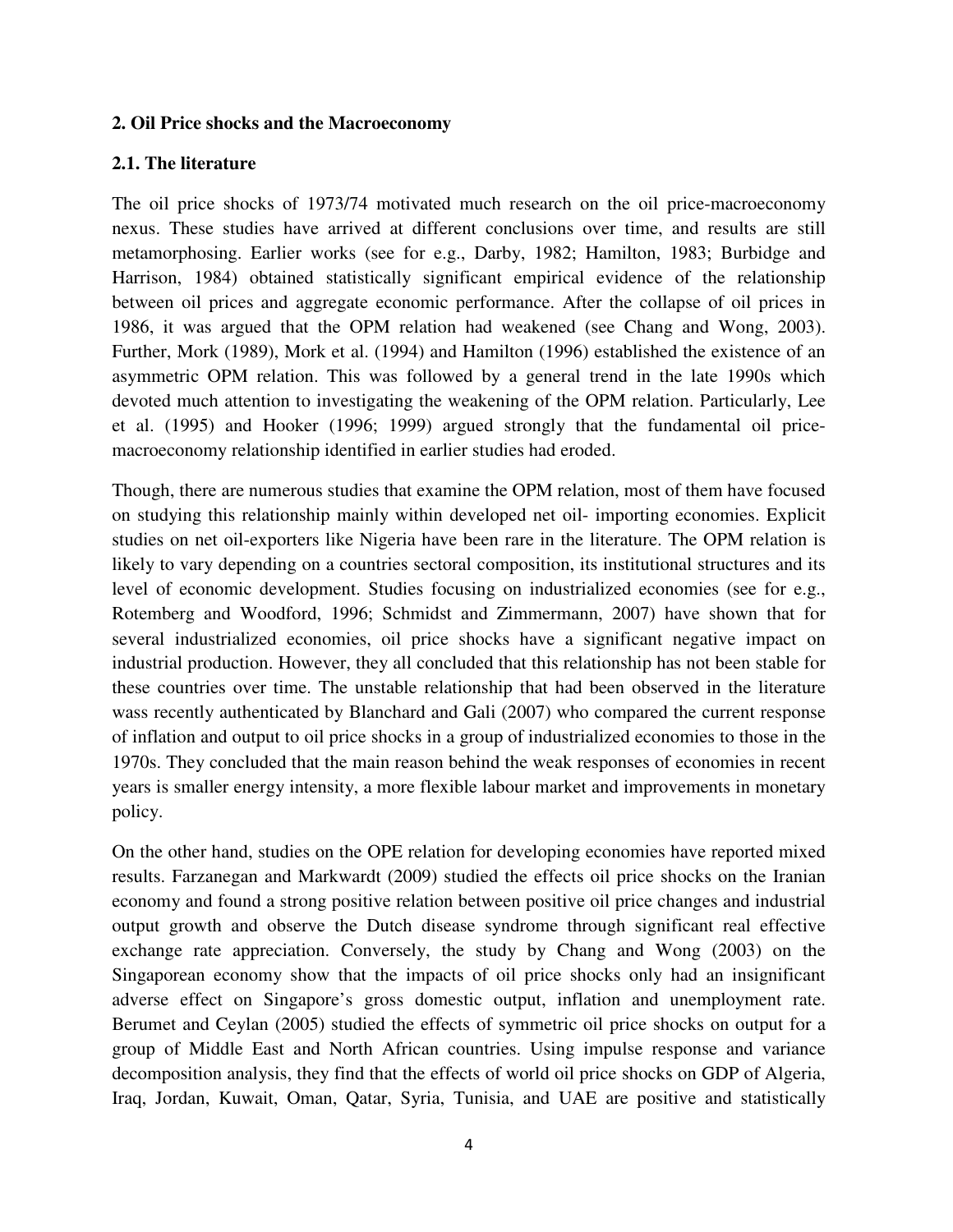significant. However, for Bahrain, Egypt, Lebanon, Morocco and Yemen, they found the existence of positive but not significant impacts. In another work, Jbir and Zounari-Ghorbel (2009) studied the impacts of the recent oil price shocks on the Tunisian economy focusing on the role of subsidy policy and found from their linear and non-linear specification of the OPM model that there is no direct impact of oil price shocks on economic activity in Tunisia.

Focusing on studies on Nigeria, Olomola and Adejumo (2006) examined the effects of oil price shocks on output, inflation, real exchange rate and money supply in Nigeria using quarterly data from 1970 to 2003. They find from their VAR that oil price shocks significantly affect the money supply in the long-run. They conclude that their results suggest the tendency for the Dutch disease. Ayadi (2005) focus on the relationship between oil price changes and economic development via industrial production in Nigeria using a VAR system. His result suggest that oil price changes affects industrial production indirectly through its effect on exchange rate, though, he summits that this relationship is insignificant.

Akpan (2009) study the asymmetric effects of oil price shocks on the Nigerian economy. The findings from her study show a strong positive relationship between positive oil price changes and real government expenditure. Also, the impact of oil price shocks on industrial output growth was found to be marginal with observed significant appreciation of the real exchange rate. A finding which reinforces that of Olomola and Adejumo (2006) and Ayadi (2005) that oil price shocks tend to create the tendency for the Dutch disease syndrome in Nigeria.

Recently, Aliyu (2009) used a non-linear approach to investigate the OPM relation in Nigeria and find evidence of both linear and non-linear impacts of oil price shocks on real GDP. The results of the asymmetric oil price increases in the non-linear models are found to have positive impacts on real GDP growth of a larger magnitude than for other specifications; a result that is an aberration from the previous empirical works earlier reviewed.

Our analysis is an improvements on previous works on the OPM relation in Nigeria because we do not only examine the linear and symmetric impacts of oil price shocks, we also focus on the asymmetric and non-linear relationship over a longer period of time (1970-2003) and with higher frequency of data (quarterly).

# **2.2 The role of asymmetry in the response of oil price shocks<sup>3</sup>**

Symmetry in the responses of oil price shocks implies, for example that the response of real output to a negative oil price shock will be the exact mirror image of the response to a positive oil price shock of the same magnitude; while asymmetry simply implies that the response of an economic variable to a positive oil price shock will not be proportional to the opposite

<sup>&</sup>lt;sup>3</sup> This section draws liberally from Kilian (2010)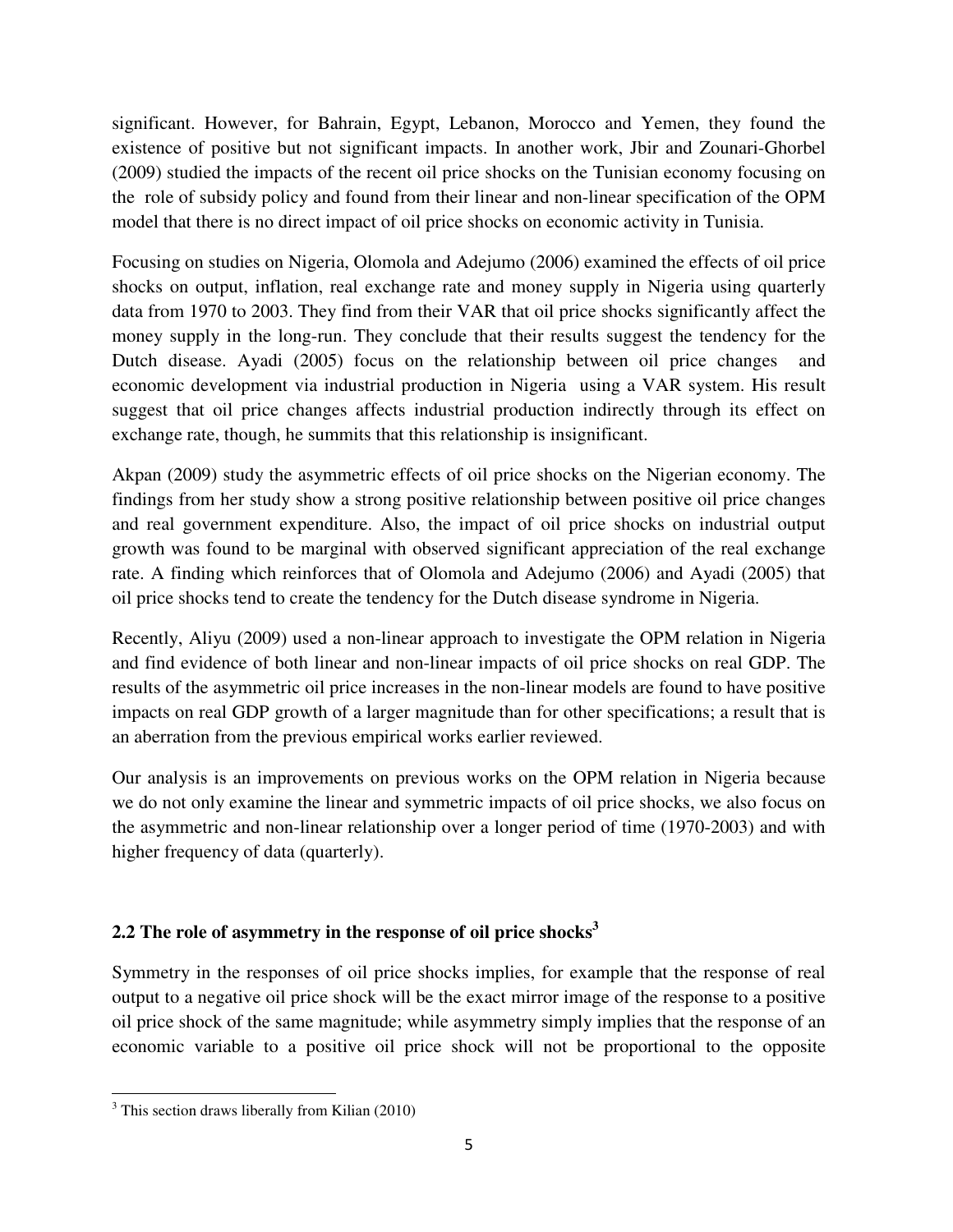response of the variable to a negative oil price shock of the same magnitude. Asymmetric responses of macroeconomic aggregates to unanticipated oil price decreases and increases can be explained through three kinds of effect:  $(1)$  the income effect,  $(2)$  the uncertainty effect and (3) the reallocation effect.

Asymmetry arises because these three effects act in a reinforcing way to amplify the response of macroeconomic aggregates to positive oil price shocks, but reduce the corresponding response to negative oil prices shocks. Thus, making it possible to explain why economies experience higher recessions in response to positive oil price shocks, and smaller expansions in response to negative oil price shocks of the same magnitude.

Initially, researchers experimented on the OPM relation with models in which only oil price increases matter. However, research from the 1990s motivated by the works of Mork (1989), Lee et al.(1995), Hamilton (1996; 2003), Davis and Haltiwanger (2001), Lee and Ni (2002) has refined this idea and introduced measures of net oil price increases. Contemporary studies of the OPM relation now almost always focus on studying the asymmetric impacts (see for e.g. Tang et al., 2010; Rafiq et al., 2009; Kilian, 2009a) of oil prices on the macroeconomy.

The net increase measure of oil price shocks is based on the premise<sup>4</sup> that consumers and firms only respond to oil prices if the current oil price is larger than its maximum in recent history. An obvious advantage of this class of empirical models is that they do not require the researcher to take a stand on the mechanism generating the asymmetry in the response to oil price shocks (Kilian, 2010).

Kilian and Vigfusson (2009) have criticized this class of models because the transmission of oil price shocks in these models have generally been misspecified, thereby yielding spurious results since the parameter estimates are inconsistent. They insist on the use of linear models according to their specification which provides a good approximation of the true OPM relation as obtained in their work. The growing body of evidence against asymmetric effects of price shocks is important in that it allows us to remove from consideration all theoretical models of the transmission of oil price shocks that imply asymmetries. Thus, suggesting that oil price shocks have not been one of the key driving forces of recessions in many developed and developing economies.

Though we acknowledge the contributions of Kilan (2010) and Kilian and Vigfusson (2009) in terms of the risk of obtaining spurious results from inconsistent parameter estimates when using asymmetric models, our work experiments on the two modelling approaches (i.e. linear and asymmetric specifications) to testing the OPM relation.

<sup>&</sup>lt;sup>4</sup> This premise is yet to be tested empirically.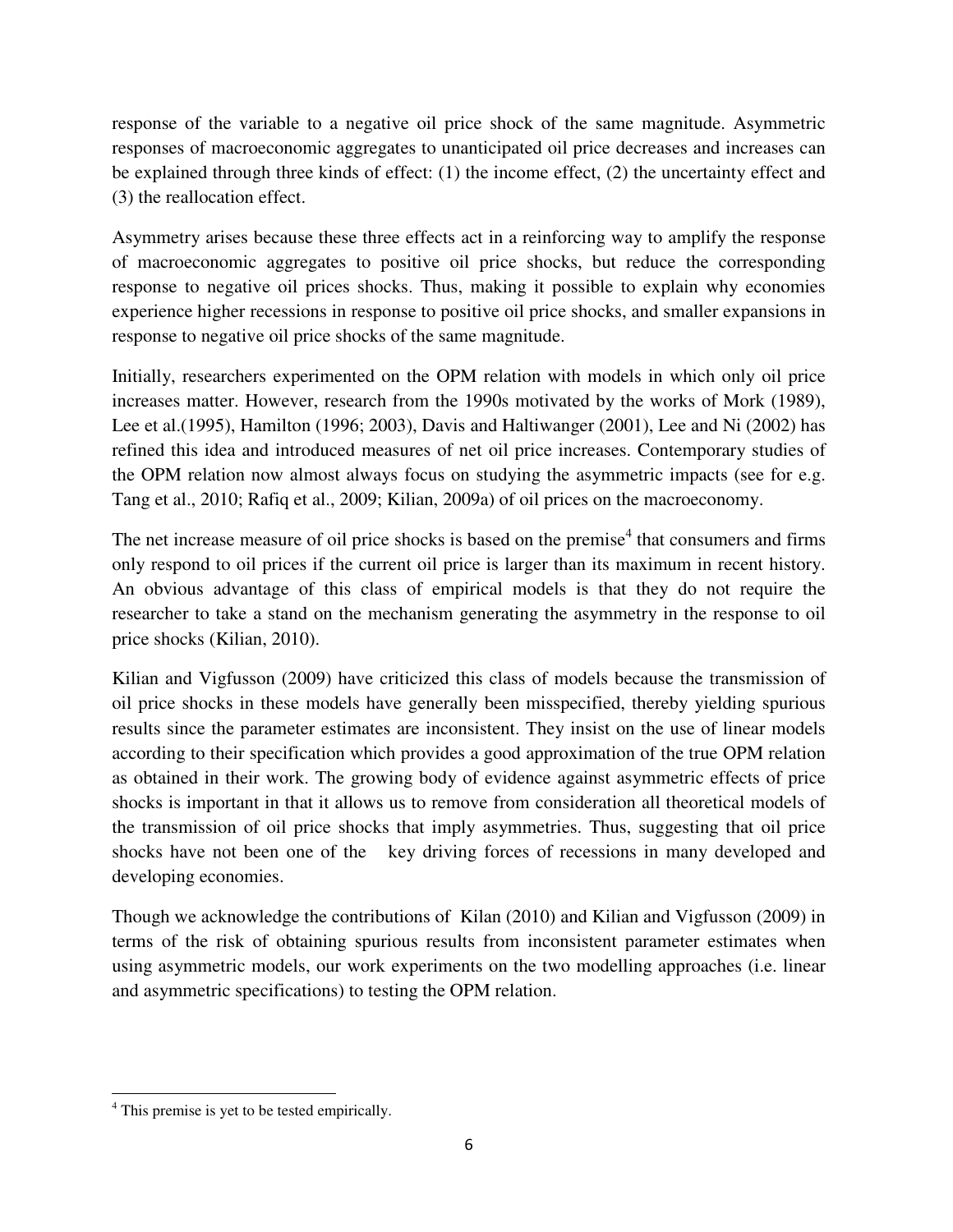### **2.3. Transmission mechanisms (channels)**

Several transmission channels through which oil price changes affect the performance of macroeconomic variables has been proposed in the literature. Specifically, six transmission channels have been identified (see Brown and Yucel, 2002; Jones et al., 2004; Tang et al., 2010) and includes, the supply-side effect, wealth transfer effect, inflation effect, real balance effect, sector adjustment effect and the unexpected effect. Figure 1 depicts the channels of transmission from oil price shocks to macroeconomic variables. We briefly discuss these mechanisms below.

Under the supply-side channel, crude oil is viewed as a basic input of production. An increase in oil prices impact directly on output via increased costs of production through changing domestic capital and labour inputs and reducing capacity utilization. In other words, oil price shocks changes the marginal costs of production, and hence, contracts production. The decline in productivity reduces total output and increases unemployment. Figure 1 provides an illustration of the supply-side shock: increase in oil prices reduces output in the short-term due to a reduction in capacity utilization thus leading to an increase in unemployment and fall in income.

The wealth transfer effect is another mechanism which captures the transfer of income from oil-importing nations to oil-exporting nations following an increase in oil prices. Oil price increases leads to windfall oil revenue for oil-exporting countries. The transfer of income reduces the consumer demand in the oil-importing countries, and increases at same time, the consumer demand in the oil-exporting countries though more proportionally because of an assumed higher marginal propensity to consume in the latter. From the perspective of an oilimporting country, an oil price shock is transmitted through the demand-side of the economy by triggering a reduction in the demand for good and services (or consumer spending). Oil price shocks affect consumer spending via four complementary mechanisms: the discretionary income effect, uncertainty effect, precautionary savings, and operating cost effects (see Kilian, 2010 for explamnation).

Oil price shock, aside from slowing down total output is found to create inflationary pressures in an economy. Empirical evidence show that reduced output and inflation are the most likely twin effects of oil price shocks. An oil price shock constitutes a cost shocks for domestic production (i.e. supply-side channel) resulting in upward pressure on labour costs and prices. This can be considered as a price shocks too.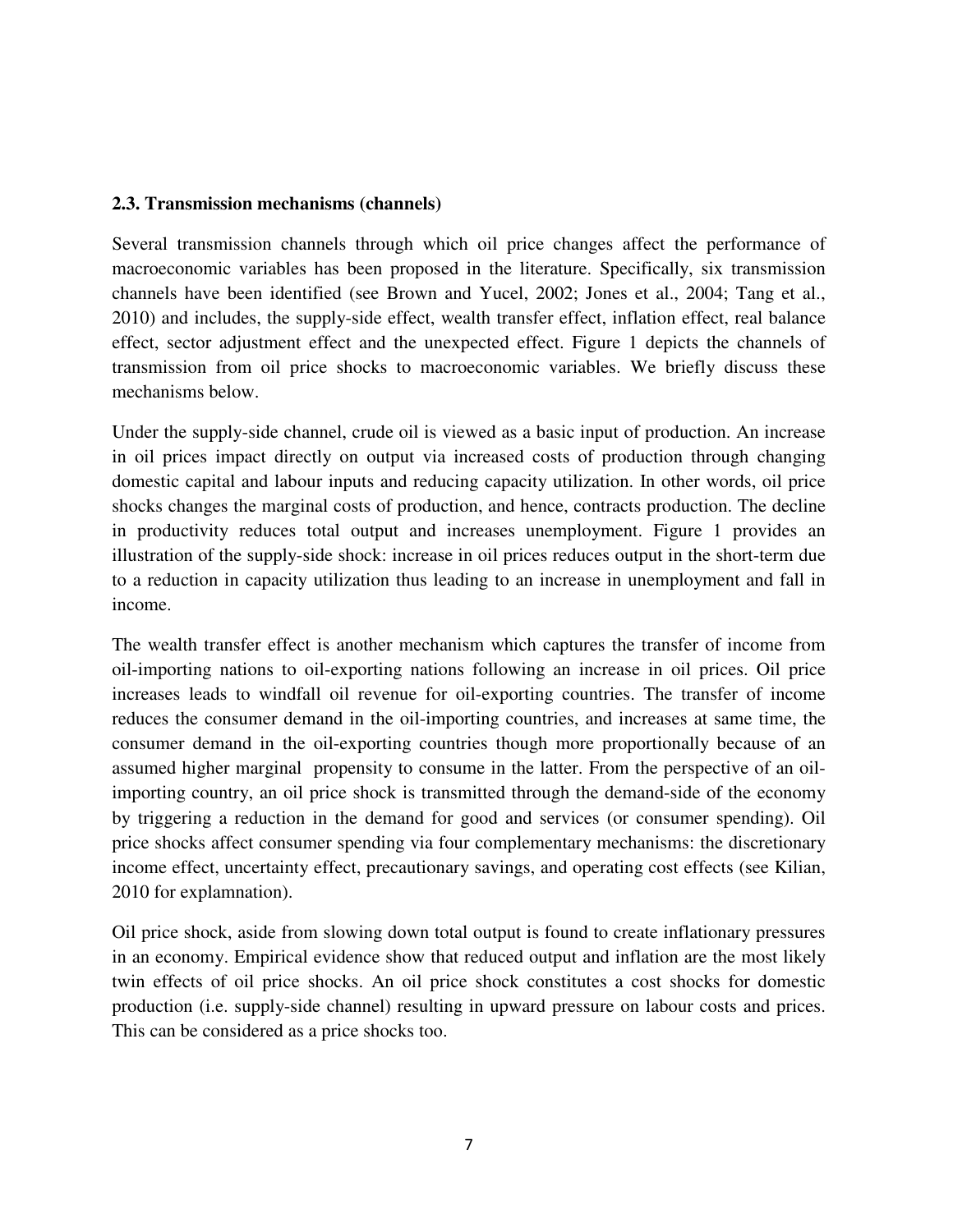

**Figure 1: Transmission channels of oil price shocks** 

**Transmission channels of oil-price shocks.**

Adapted from Tang et al. (2010)

The real balance transmission mechanism is initiated when an oil price shock affects the demand for money in an economy. For instance, if consumers expect the short-term effect of a rise in oil prices to exceed its long-term impact on output, they will borrow or dissave to smoothen consumption which in turn raises interest rates and reduces the demand for real cash balances. Alternatively, working through the price-monetary transmission mechanism, oil price shocks can reduce investment due to the reduction in producers profit and equally reduces money demand (see Figure 1).

The monetary policy channel is another avenue through which monetary authorities' respond to oil price shocks. From Figure 1, we observe that tightening monetary policy through increased interest rates to check inflationary pressure caused by increasing oil prices discourages investment and worsens output in the long-term. Evidence from Brenanke et al. (1997) show that contractionary monetary policy after an oil price shock, leads to further decline in economic activity

The sector adjustment effect channel, explains the asymmetric impact of oil price shocks within the sectors of an economy. Brown and Yucel (2002) argued that possible explanations for asymmetric sectoral adjustments are monetary policy, adjustment costs and petroleum product prices and not the supply-side effect. Following an oil price shock which feeds directly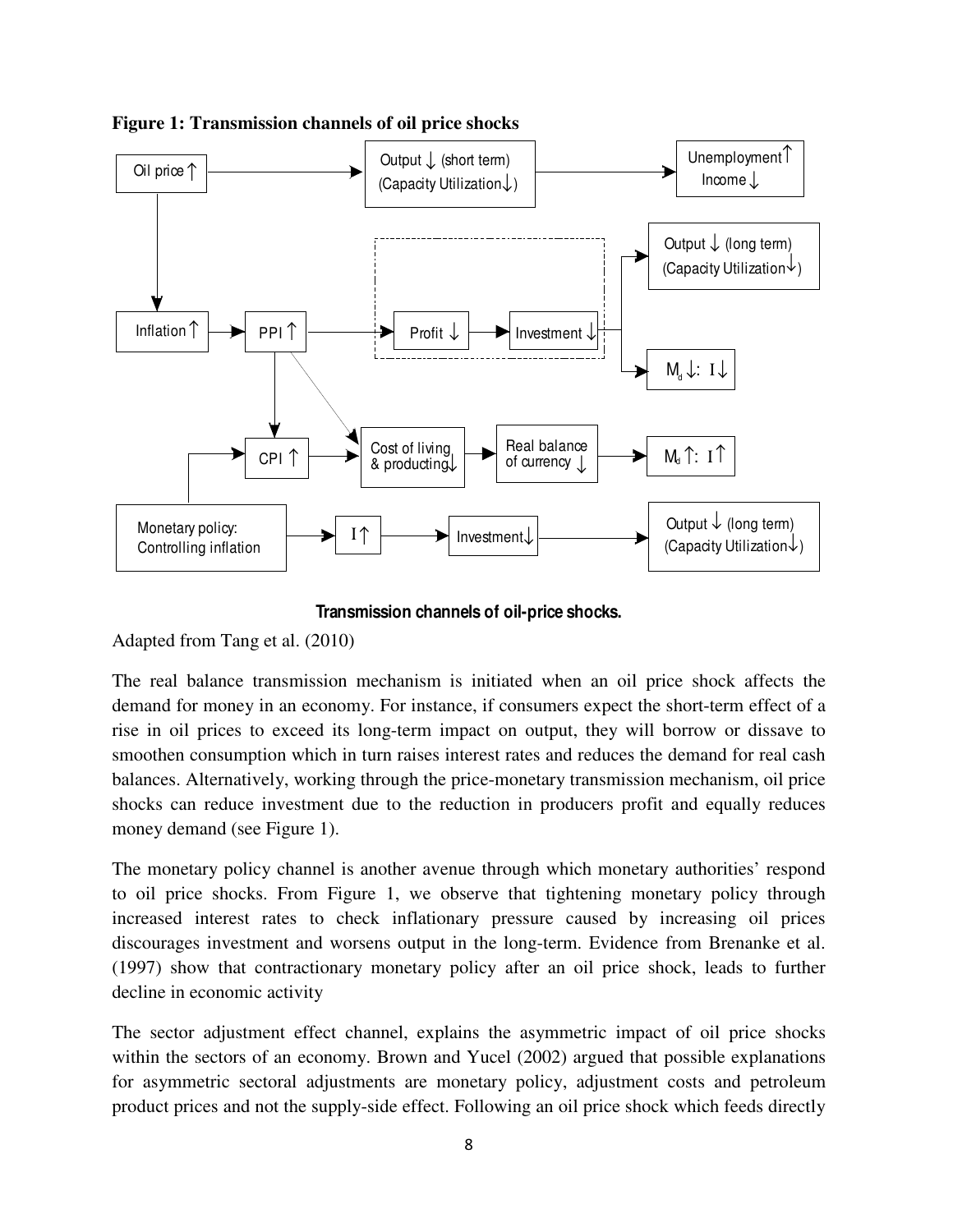to output, the cost of adjusting to changes in oil prices in each sector of an economy may also retard economic activity. As pointed out by Brown and Yucel (2002) adjustment costs arises due to sectoral imbalances and coordination problems between firms or because the energy-tooutput ratio is part of the capital stock. In the case of sectoral imbalances, increasing (decreasing) oil prices would require energy-intensive sectors to contract (expand) and energyefficient sectors to expand (contract). By implication, asymmetry in oil prices will result in underutilization of resources and rising unemployment.

Finally, uncertainty about future oil prices can affect economic activity adversely by reducing investment demand of firms and consumers' demand, this is referred to as the uncertainty channel. Uncertainty causes firms and consumers to postpone irreversible investment and consumption decisions respectively (see Bernanke, 1983; Pindyck, 1991). For example, if the energy-to-output ratio is embedded in the capital stock, the firm must choose the energyintensity of its production process when purchasing capital. For consumers, the uncertainty effect mainly applies to consumer durables, especially energy-using consumer durables. Uncertainty about future oil prices applies to both downward and upward movement in oil prices. Worthy of note is that as future prices becomes increasingly uncertain, the value of postponing the investment (consumption) decision increases, and the net incentive to invest (consume) decreases thereby dampening long-term prospects of output.

#### **3. Econometric Framework**

#### **3.1. The Model**

Following Sims' (1980) seminal paper, the vector autoregression (VAR) model has become one of the leading approaches employed in the analysis of dynamic economic interactions, especially in investigations of the OPM relation (see Killian, 2009; Barsky and Kilian, 2004 for a recent review). This study follows suit by employing the VAR model to examine the short and long-run impacts of oil price distortions on leading macroeconomic indicators in Nigeria. The VAR approach is founded on Granger's (1969) specification of causality. Causality in Granger's sense is inferred when values of a variable, say  $X_t$  has explanatory power in a regression of  $Y_t$  on lagged values of  $Y_t$  and  $X_t$ .

Following, we consider a VAR model of order k, thus:

$$
Y_{t} = C_{0} + \sum_{i=1}^{k} \Phi_{i} Y_{t-i} + \epsilon_{t}
$$
 .........(3.1).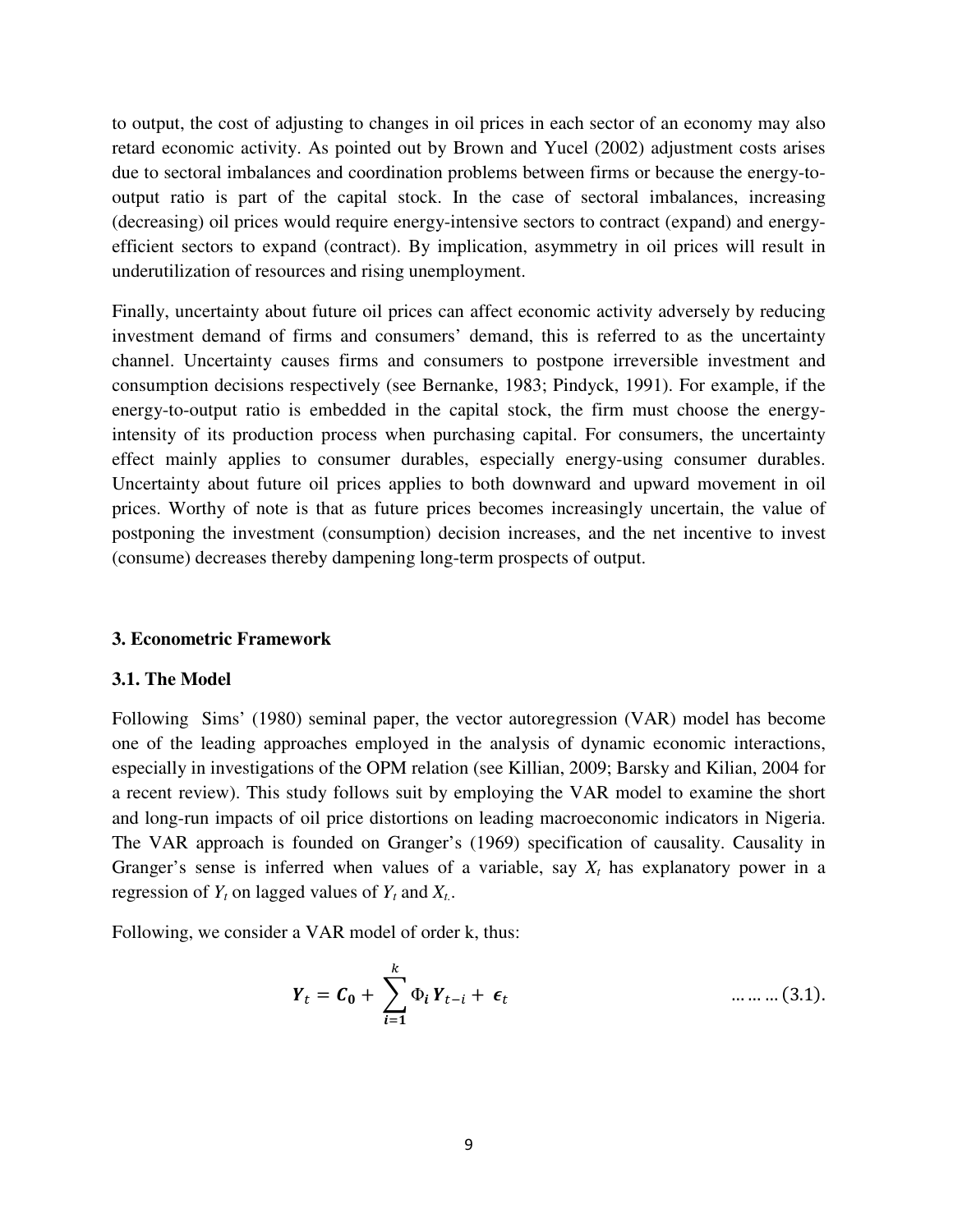Where  $Y_t = (Y_{1t}, Y_{2t}, \dots, Y_{nt})'$  is an *n x 1* vector of five endogenous variables<sup>5</sup>, while  $Y_{t-i}$  is the corresponding lag term for order *i*.  $\Phi_i$  is the *n x n* matrix of auto regressive coefficient vector  $Y_{t-i}$ , for  $i = 1, 2, \dots, k$ .  $C_0 = (C_1, C_2, \dots, C_n)'$  is the *C* intercept vector of the VAR model.  $\epsilon_t = (\epsilon_{1t}, \epsilon_{2t}, \dots, \epsilon_{nt})'$  is the *n x l* vector of white noise process. *K* is the number of lagged terms. VAR estimations are very sensitive to lag structure of variables. Using a sufficient lag length may help to reflect the long-term impact of variables on others. However, including longer lag lengths will lead to multicollinerarity problems and will increase the degrees of freedom (DOF) (Wooldridge, 2006; Tang et al., 2010). Empirical simulations show that for any  $K \geq 11$ , the model will become divergent with at least one auto regressive root that is greater than one. According to sequential modified Likelihood Ratio test statistic (LR), lag orders between 1 and 3 are recommended for models of this nature (Wooldridge, 2006). Accordingly, to determine the optimal lag length to use for our model, we employ five different Lag Order Selection criteria (*LR, FPE, AIC, SIC, HQ*) to guide our decision. The essence of the battery of tests is for confirmatory analysis.

### **3.2. The Data Set**

This paper uses quarterly data from 1970Q1 to 2008Q4 for Nigeria. The rationale behind selecting this period is to capture all the effects of oil price distortions that has been experienced by Nigeria, hence, the period captures the Arab Oil price shock of 1973/4 up to the oil price shock of the mid 2008. Our primary focus is to examine the impacts of oil price shocks on various facets of the economy, i.e.: the supply-side of the economy, real balances, inflation and the sector adjustment effects. To that end, we select five endogenous variables to capture the relationship thus:

- 1. Real Oil Price (denoted by *ROP*). We choose the Nigerian-Forcados (NF) spot crude prices of oil as published in the BP Statistical Review of World Energy, June 2010, available freely at http://www.bp.com/statisticalreview. Also, we transform the data from annual frequency to the quarterly frequency by the cubic spline approach (Lisman and Sandee, 1964; Denton, 1971) and we eliminate the influence of exchange rates fluctuations by transforming the dollar prices to Nigerian naira (NGA) prices using the corresponding average quarterly exchange rate published by the Central Bank of Nigeria (2009)
- 2. Real gross domestic product (denoted by *GDP*). We use quarterly real gross domestic product published by the Central Bank of Nigeria as our measure of economic activity. No further transformation is carried out on the data series since they are already in real terms and in the required frequency (quarterly).

<sup>&</sup>lt;sup>5</sup> The variable are described in the next section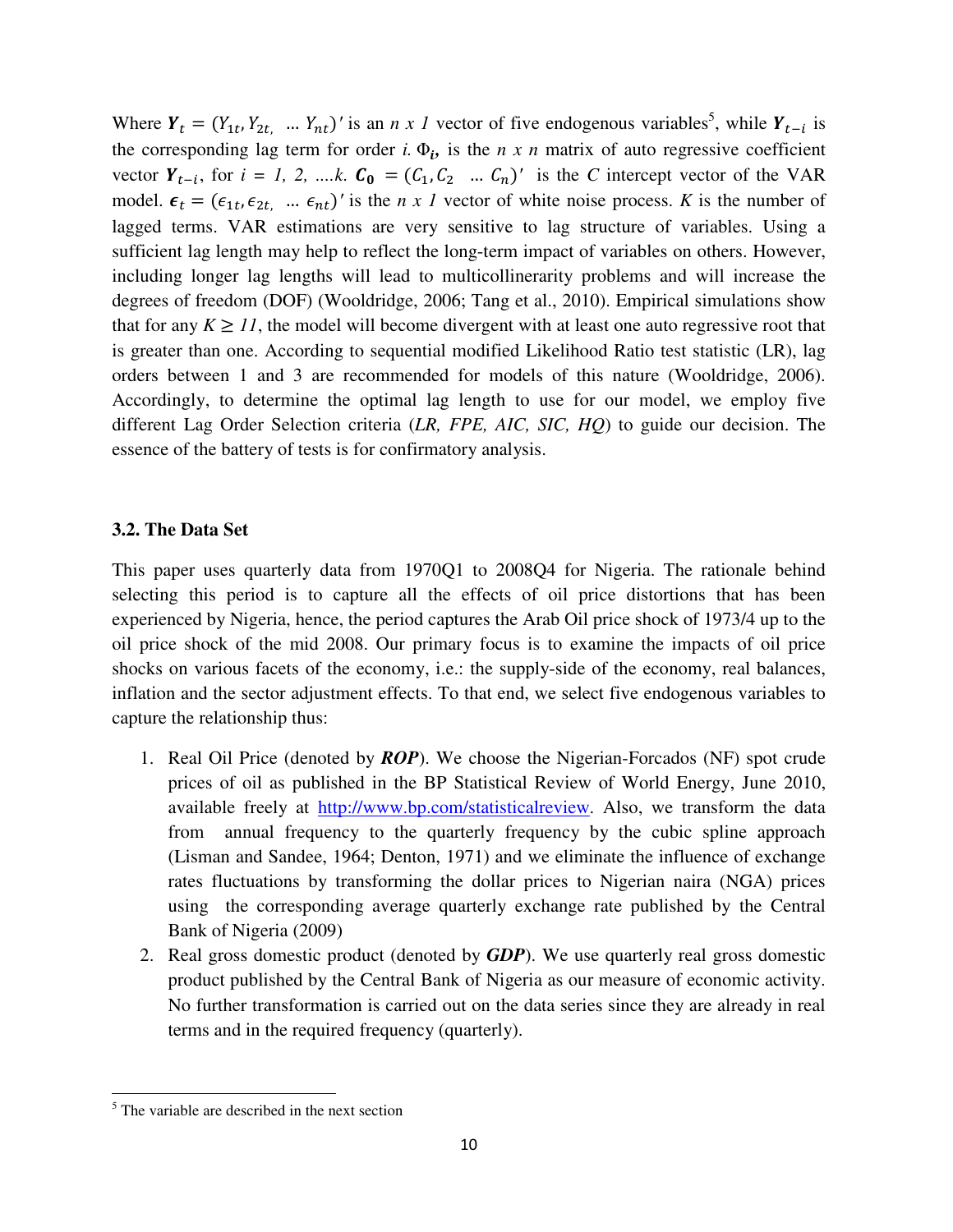- 3. Inflation (denoted by *INF*). Usually, the log first difference of the consumer price index (CPI) is used to proxy inflation. We follow the trend by using the log first difference of the composite CPI as our proxy for inflation; we compile the quarterly CPI data from the Anniversary Edition of the CBN Statistical Bulletin (2009).
- 4. Money supply (denoted by *M2*) following Bernanke's et al. (1997) influential paper, we include money supply of the Central Bank to capture the influence of the monetary sector. This is because the central bank responds proactively or reactively to oil price shocks, which in turn may affect the activity of the economy. We compile quarterly M2 figures from the Anniversary Edition of the CBN Statistical Bulletin (2009).
- 5. Interest Rates (denoted by *R*). In Nigeria, interest rates are still partially regulated by the Central Bank, and the influence of money supply on interest rate is still doubtful (see Chuku, 2009). Thus, it is necessary to include interest rates in our VAR model to further capture the influence of monetary policy. We choose the minimum rediscount rate (MRR) of the Central Bank of Nigeria as our proxy. Since the series are published at a lower frequency, i.e. annually, we transform them to the required higher frequency (quarterly) by means of interpolation. Specifically, we use the cubic spline technique for the conversion.

## **3.3 Data and Model Diagnostics**

The efficacy of the VAR model in establishing the relationship among variables is conditional on the assumption of stationarity of the variables constituting the VAR. If the time series are non-stationary, the stability condition of VAR is not met, implying that the usual statistical techniques of coefficient evaluation will not be valid. In that case, the cointegration and vector error correction (VECM) techniques are recommended to investigate the relationship among non-stationary variables (Wooldridge, 2006). Therefore, it is instructive to first conduct preliminary diagnostics on the time series properties of the variables before further evaluation.

Hence, as a preliminary step in our analysis, we ascertain the order of integration of the variables. We test for the presence of unit-roots using two standard tests: the augmented Dickey-Fuller (ADF) test by Dickey and Fuller (1979, 1981) and the KPSS test by Kwiatkowski et al. (1992). The rationale behind the joint use of these techniques is for confirmatory analysis (Wooldridge, 2006; Brooks, 2002). Confirmation is necessary because in many empirical studies, it has been found that the ADF unit root test fails to reject the null hypothesis of a unit root for many time series. Maddala and Kim (2001) attribute this failure to the inherent weaknesses of size distortions and low power in the ADF test.

However, the KPSS technique can be used to complement the traditional unit root test (ADF) since it can make a distinction between time series that appear to be stationary and those that appear to be non-stationary (having a unit root at their levels) and those that are not sufficiently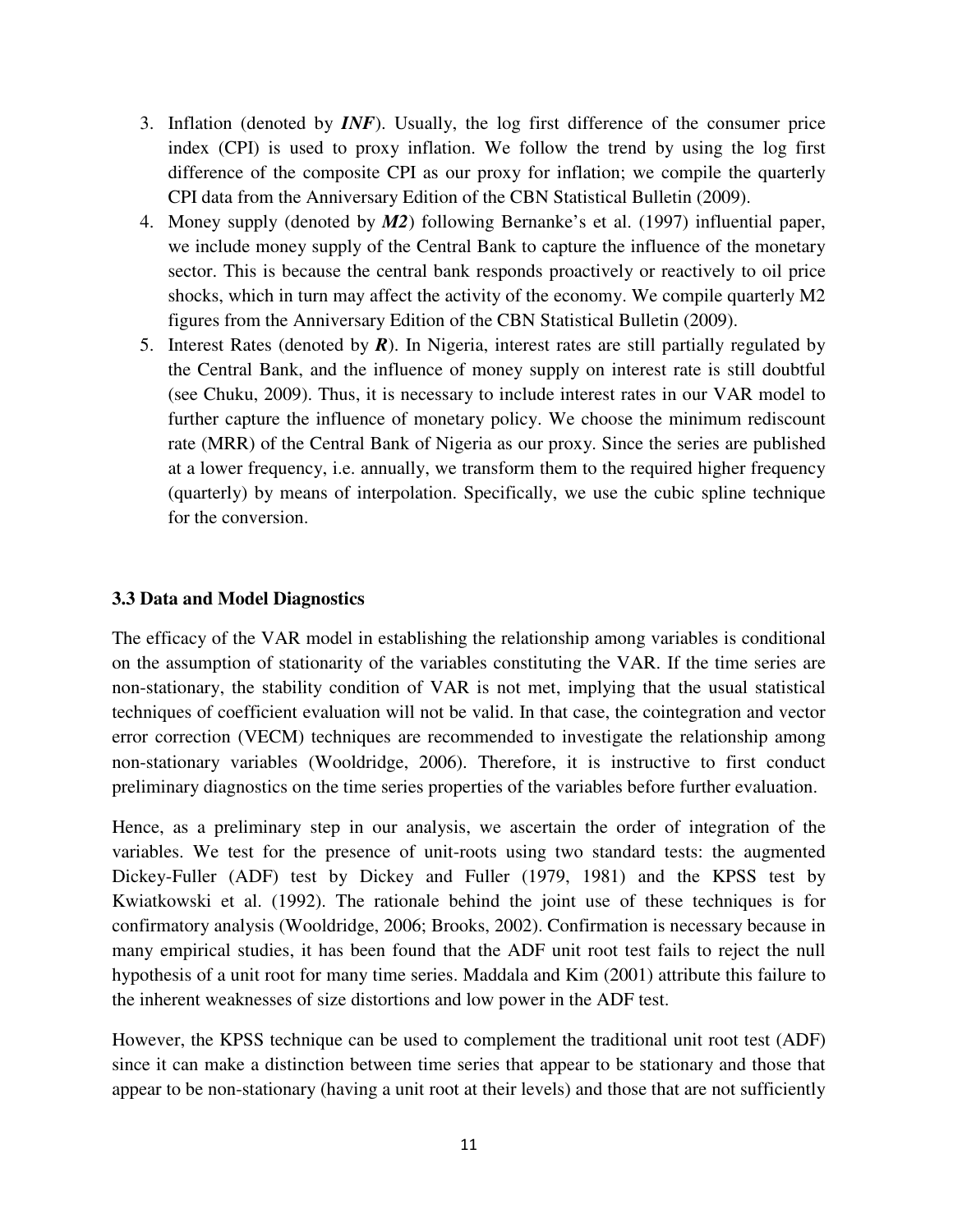informative to be certain whether they are either of them stationary or non-stationary (Rafiq et al., 2009).

To test for the presence of a long-run relationship, the maximum likelihood method developed by Johansen (1988; 1991) is utilized. Using the Johansen approach, two test statistics can be used in testing the number of cointegrating vectors; the Trace and the Maximum Eigenvalue statistics. The null hypothesis for the trace test is that there are at most *r* cointegrating vectors, while for the Max Eigenvalue test, the null of  $r = 0$  is tested against the alternative that  $r = 1$ ; *r*  $r = 1$  is tested against the alternative  $r = 2$  and so on. We use the Schwarz Information Criterion (SIC) to select the optimal lag length for the cointegration test.

Next, we conduct innovation accounting to determine the dynamic responses of the variables using impulse response functions. Impulse Response Functions (IRF) trace the responsiveness of the dependent variable in the VAR (VECM) to a unit shock in the error terms. For each variable from each equation, a unit shock is applied in the error term and the effects upon the VAR (VECM) to a unit shock in error terms are observed over a period of time. If there are *K* endogenous variables in the model, then a total of  $K^2$  impulse responses can be generated. In this work, we confine our analysis to the responses of other variables to the innovations in real oil prices.

Further, to obtain information concerning the relative importance of each innovation towards explaining the behaviour of the endogenous variables, we conduct variance decomposition analysis (VDC). We use the generalized forecast error variance decomposition technique attributed to Koop et al. (1996) and Pesaran and Shin (1998). This technique has the advantage that its results are not sensitive to the ordering of the variables in the VAR (VECM) (Lorde et al., 2009).

Finally, to examine the short-run impacts of oil price shocks on the Nigerian economy, we employ the Granger-casualty test developed by Granger (1969). This test seeks to ascertain whether or not the inclusion of past values of a variable say  $Y_{t-z}$  do or do not help in the prediction of present values of another variable *X*. If *X* is better predicted by including past values of *Y*, than by not including them, then *Y* is said to Granger-cause *X.* 

#### **3.4 Asymmetric specification**

There is this perception in theory that the impact of oil price shocks on various macroeconomic variables is asymmetric. That is for example, if oil price increases lead to supply shocks that depress economic activity, corresponding oil price decreases do not bring about the exact opposite effect of the same magnitude, in fact, they may also cause supply-side shocks that depress economic activity. Killian (2009), Hamilton (2009) and Du et al. (2010) and Chuku et al. (forthcoming), provide some theoretical explanation of how asymmetric effects may occur.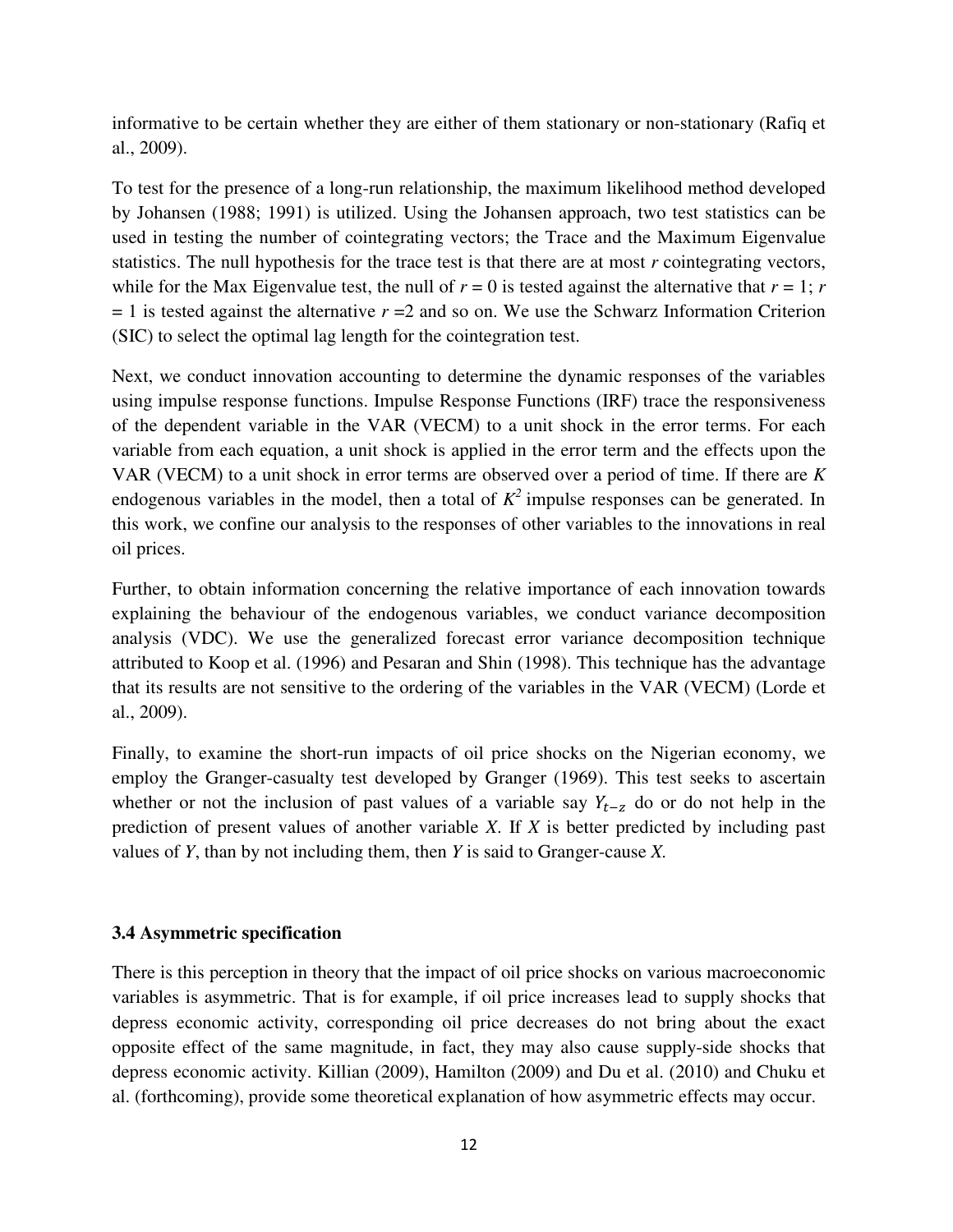The baseline VAR (VECM) specification in the previous section assumes that the impact of oil price shocks on the Nigerian economy is linear and direct. Hence, to examine the asymmetric impacts of oil price shocks, we consider two non-linear (asymmetric) transformations of oil prices. The first kind of transformation we consider was developed by Mork (1989). Using this method, asymmetric response to oil price changes can be captured by specifying oil price increases and decreases as separate variables. This can be defined thus:

 $O_t^+ = \{ \begin{matrix} O_t & U & O_t & > 0 \\ 0 & 0 & 0 \end{matrix} \}$ O<sub>t</sub> if O<sub>t</sub> >0<br>0 otherwise  $O_t^- = \{_{0}^{O_t}VU_t<0}_{0}^{U_t<0}$ 0<sub>t</sub> if 0<sub>t</sub> <0<br>0 otherwise

Where  $O_t$ the rate of change in the world oil price, while  $O_t^+$  and  $O_t^-$  are positive and negative rates of changes in oil prices respectively. The second transformation we use is the one suggested by Hamilton (1996) which considers the net increase in oil prices over the year. Using the quarterly frequency, this approach compares the price of oil each quarter with the maximum value observed within the preceding four quarters. Following Hamilton (1996), we consider net oil price increase (*NOPI*), and net oil price decrease (*NOPD*), thus:

$$
NOPI_t = max\{0, O_t - max\{O_{t-1}, O_{t-2}, \cdots, O_{t-4}\}\}
$$

$$
NOPD_t = min\{0, O_t - min\{O_{t-1}, O_{t-2}, \cdots, O_{t-4}\}\}
$$

If the value for the current quarter exceeds the previous year's maximum, the percentage change over the year's maximum is calculated. If the price of oil at time *t* is lower than it had been at some point during the previous four quarters, the series is defined to be zero for date *t*. Du et al. (2010), used a similar transformation but with a lower frequency. Unlike Hamilton (1996) and Du et al. (2010) who consider both net-oil price increase and net oil price decrease, in their empirical analysis, this paper considers only the asymmetric impacts of net oil price increase (*NOPI*). The data is obtained as described in the previous section.

#### **4. Empirical Results and Analysis**

#### **4.1 Unit root test analysis.**

Table 1 presents the results of the unit root tests. The ADF and KPSS tests both agree that *LGDP, INF, LM2* and *MRR* are integrated with order one, i.e. they are *I(1)* stationary. However, our test techniques return conflicting results on the level of integration for the log of real oil prices (*LROP*). While the ADF test suggests that the series are *I(1)* stationary, the KPSS result reveals that the series are stationary at levels, i.e., it is *I(0)*. To enhance the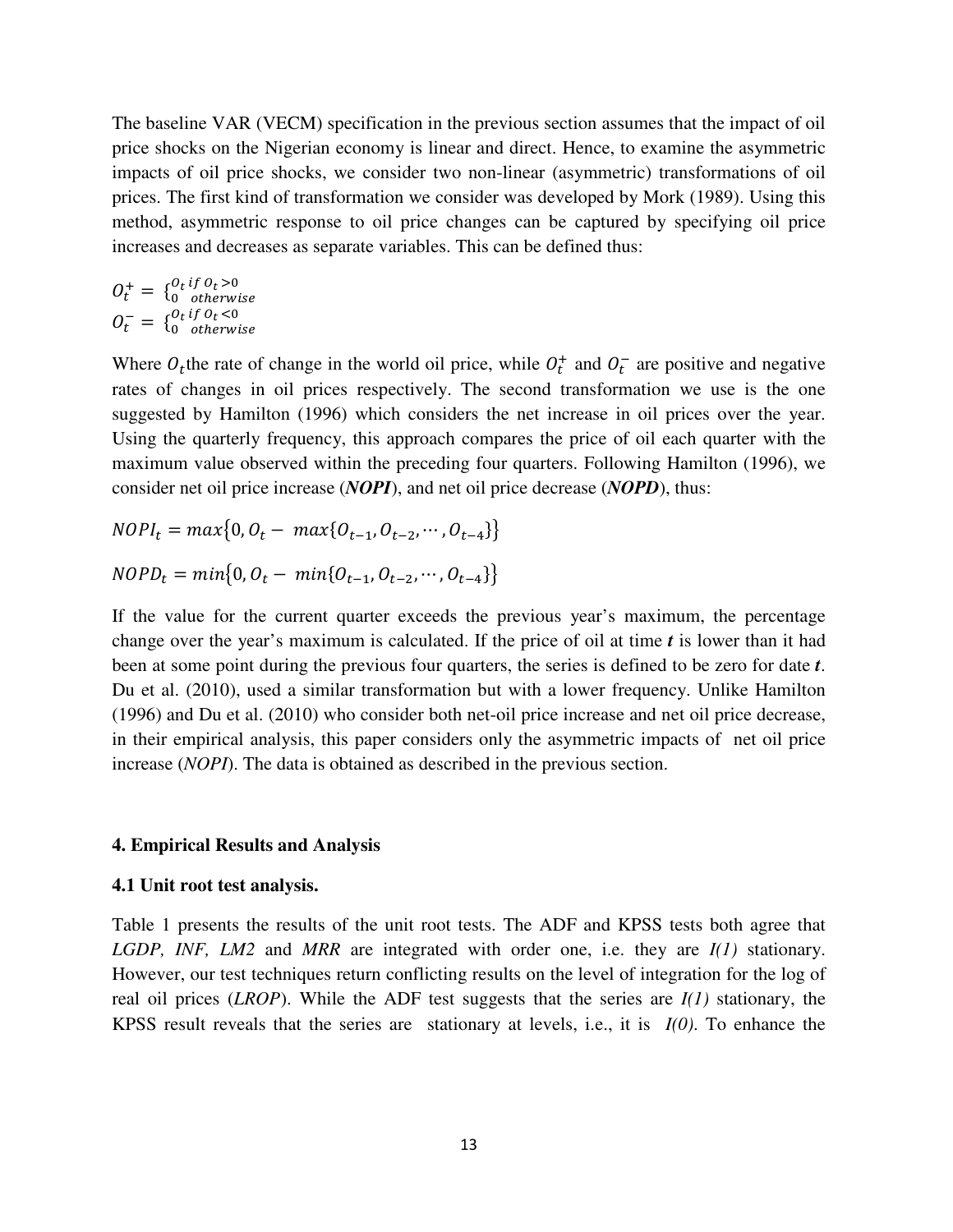robustness of our conclusion, we further employed the Dickey-Fuller GLS (ERS) approach which validated the conclusion from the ADF test.<sup>6</sup>

Since all the series are non-stationary at the levels and integrated of order one, this suggests the possibility of the presence of cointegrating relations among the variables. Accordingly, we proceed to conduct tests for the existence of at least one cointegrating vector.

| <b>Variable</b> | ADF        |                 | <b>KPSS</b>  |                | <b>Conclusion</b> |
|-----------------|------------|-----------------|--------------|----------------|-------------------|
|                 | Level      | 1st Difference  | Level        | 1st Difference |                   |
| <b>LGDP</b>     | 1.25[4]    | $-5.24[3]$ ***  | 1.41[10]     | $0.43[11]$ *** | I(1)              |
| <b>INF</b>      | $-3.63[3]$ | $-13.53[3]***$  | 0.16[8]      | $0.08[8]$ ***  | I(1)              |
| LM2             | 0.56[0]    | $-12.97[0]$ *** | 1.51[10]     | $0.11[8]$ ***  | I(1)              |
| <b>MRR</b>      | $-2.05[0]$ | $-12.14[0]$ *** | 1.01[10]     | $0.19[20]$ *** | I(1)              |
| <b>LROP</b>     | 2.43[2]    | $-3.69[1]***$   | $0.34[10]**$ |                | I(1), I(0)        |

## **Table 1 Unit root test**

Notes: \*\*\*, \*\* and \* indicates significance at the 1%, 5%, 10% levels respectively. The values in bracket for the ADF test indicates the optimal lag length selected by the SIC within a maximum lag of 13. The values in bracket for the KPSS test indicates the bandwidth selection, using the Newey-West's Bartlett Kernel.

## **4.2 Cointegration analysis**

The results from the Johansen cointegration tests are presented in Table 2. The test assumption we specify allows for a linear deterministic trend in the data series and an intercept in the cointegrating equation. From Table 2, we notice that both the Trace and the Maximum Eigenvalue tests indicate the presence of at least one cointegrating vector. Thus, there is evidence of the existence of a long-run relationship between oil prices, GDP, prices and monetary policy in Nigeria. Consequently, applying the vector error correction model (VECM) will enable us to track the long-run relationship among the variables and tie it to deviation that may occur in the short run. (Lorde et al., 2009)

<sup>&</sup>lt;sup>6</sup> The Dickey Fuller GLS results are available on request.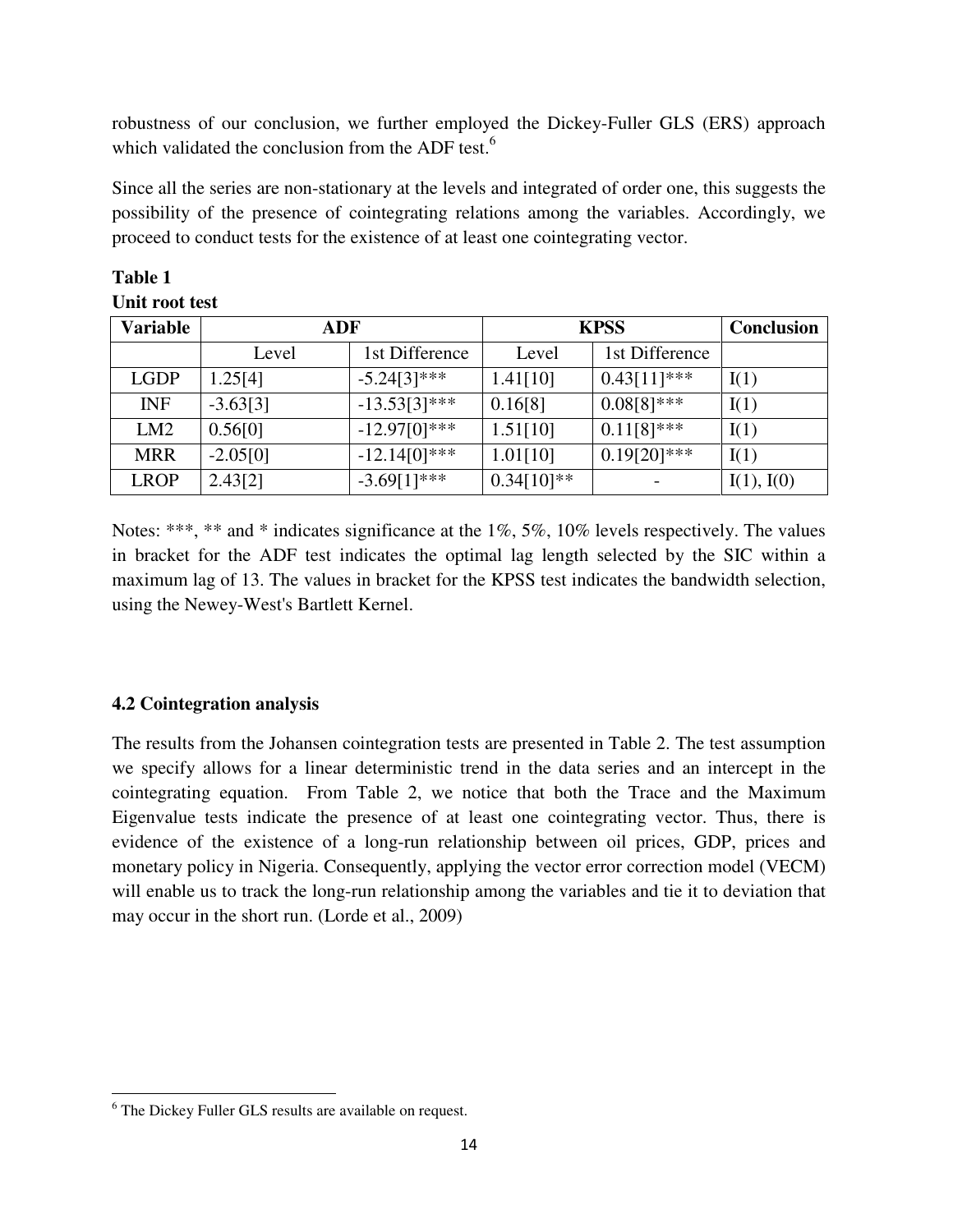| <b>Null Hypothesis</b>  | <b>Alternative Hypothesis</b> | <b>Test Statistic</b> | <b>P-Value</b> |
|-------------------------|-------------------------------|-----------------------|----------------|
| Trace test              |                               |                       |                |
| $r = 0$                 | $r = 1$                       | 77.66***              | 0.00           |
| $r = 1$                 | $r = 2$                       | 40.61                 | 0.68           |
| $r = 2$                 | $r = < 3$                     | 25.04                 | 0.77           |
| $r = 3$                 | $r = < 4$                     | 0.10                  | 0.64           |
|                         |                               |                       |                |
| Maximum Eigenvalue test |                               |                       |                |
| $r = 0$                 | $r = 1$                       | 37.04***              | 0.00           |
| $r = 1$                 | $r = 2$                       | 15.57                 | 0.70           |
| $r = 2$                 | $r = 3$                       | 8.62                  | 0.86           |
| $r = 3$                 | $r = 4$                       | 6.31                  | 0.57           |

## **Table 2 Johansen cointegration test**

Notes: \*\*\*, \*\* and \* indicates significance at the 1%, 5%, and 10% levels respectively. Pvalues are obtained using response surfaces as in Mackinnon et al. (1999).

## **4.3 Optimal lag length selection**

**Table 3** 

To estimate the VECM and ensure that the parameters are consistent, it is important that the optimal lag length is utilized in the estimation procedure. We select the lag length of 2, following the results from the lag order selection criteria: Likelihood Ratio (LR); Final Prediction Error (FPE); Akaike Information Criterion (AIC); Schwarz Information Criterion (SIC) and Hannan-Quinn Information Criterion (HQ). As Table 3 shows, all the selection criterion except the LR test, select lag order two.

| $\frac{1}{1111}$ in $\frac{1}{111}$ of $\frac{1}{1111}$ of $\frac{1}{1111}$ in $\frac{1}{1111}$ in $\frac{1}{1111}$ |           |           |            |            |            |         |  |
|---------------------------------------------------------------------------------------------------------------------|-----------|-----------|------------|------------|------------|---------|--|
| Lag                                                                                                                 | LogL      | LR        | <b>FPE</b> | <b>AIC</b> | <b>SIC</b> | HQ      |  |
| $\overline{0}$                                                                                                      | $-957.24$ | <b>NA</b> | 0.39       | 13.27      | 13.37      | 13.31   |  |
|                                                                                                                     | 52.46     | 1935.85   | 5.05       | $-0.31$    | 0.31       | $-0.05$ |  |
| $\overline{2}$                                                                                                      | 60.21     | 14.31     | $6.41*$    | $-0.07*$   | $1.05*$    | $0.38*$ |  |
| 3                                                                                                                   | 72.14     | 21.22     | 7.70       | 0.11       | 1.75       | 0.77    |  |
| $\overline{4}$                                                                                                      | 98.72     | 45.45     | 7.58       | 0.08       | 2.24       | 0.96    |  |
| 5                                                                                                                   | 129.09    | 49.84*    | 7.11       | 0.01       | 2.68       | 1.09    |  |
| 6                                                                                                                   | 137.41    | 13.08     | 9.07       | 0.24       | 3.42       | 1.53    |  |
| 7                                                                                                                   | 151.21    | 20.74     | 1.08       | 0.39       | 4.09       | 1.89    |  |
| 8                                                                                                                   | 157.73    | 9.35      | 1.43       | 0.65       | 4.86       | 2.36    |  |

**VAR lag order selection test VAR(1) to VAR(8)** 

Notes: \* Indicates lag order selected by the criterion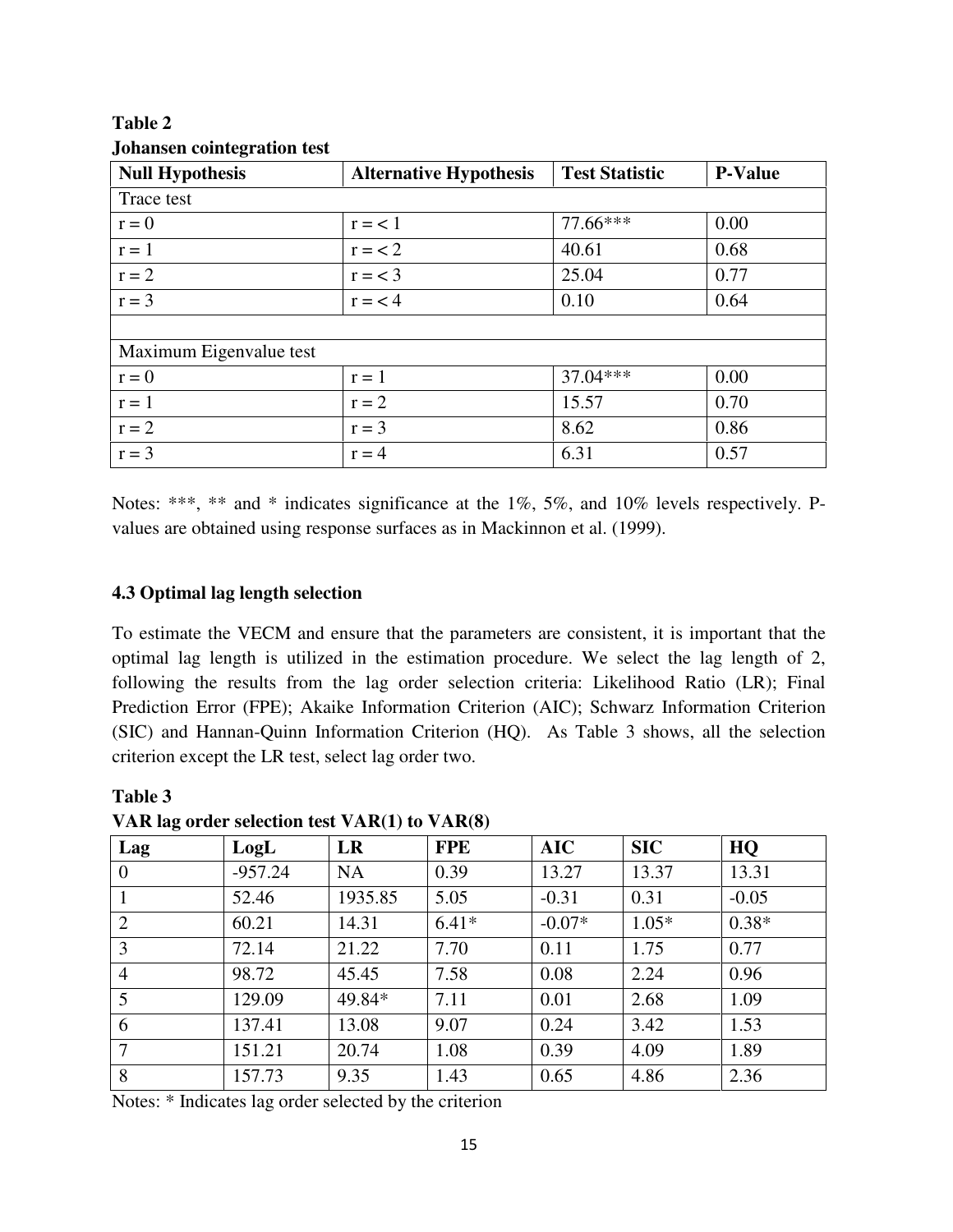### **4.4 Analysis of vector error correction estimates (VECM)**

Based on the Johansen cointegration results and the results from the lag selection criterion, a VECM(2) with one cointegrating vector is estimated. To ensure that the estimated VECM is not spurious; the residual auto correlation test is performed<sup>7</sup>.

The correlograms of the test<sup>8</sup> (see Appendix) indicate that the residuals of the estimated VECM are appropriately uncorrelated, indicating that the estimated VECM is correctly specified and the parameter estimates are consistent. The coefficients from the estimated VECM are not of primary interest in this empirical work. Rather, we focus on the impulse response function (IRFs) and variance decomposition (VDC) generated from the VECM.

### **4.5 Impulse response function (IRF) analysis**

The generalized impulse response functions trace out the responsiveness of the dependent variable in the VECM to shocks to each of the variables. For each equation, a unit shock is applied to the error, and the effects upon the VECM system over twenty quarters are noted. Since the VECM system has five variables, a total of 25 impulses could be generated. However, since our primary objective is to examine the impact oil price shocks on the other four macroeconomic variables, we only trace out the responsiveness of the dependent macroeconomic variables. Also, since it has been observed that IRFs are sometimes subject to the ordering of the variables in the system, we try 20 different permutations of the variables. We observe no significant differences in the shapes of the IRFs for the different permutations. Since it is known in the literature that oil price shocks usually have an immediate and direct impact on inflation, and a long-run effect on GDP, we choose the ordering *INF, GDP, LM2*, and *MRR*.

Figure 2 displays the impulse responses of each variable to a one standard deviation shock in oil prices. We observe a very intriguing response of output to positive oil price shocks. Output increases in the second to fourth quarter after the shock and then stabilizes at the increased rate from the  $8<sup>th</sup>$  to the  $20<sup>th</sup>$  quarters. This result is surprising when compared with the theory and empirical evidence that has been observed in other countries (see for e.g. Lorde et al., 2009; Chang and Wang, 2003; Hamilton, 1996; Jbir and Zouari-Ghorbel, 2009) but partially consistent with results previously obtained for Nigeria (see for e.g. Akpan, 2009; Aliyu, 2009; Ayadi, 2005). Usually, oil price shocks impacts on output negatively through the channels described in Figure 1. However, we observe that the reverse is the case for Nigeria, and this may be explained by the fact that Nigeria is a net oil exporter, and the positive effects may be as a result of short-term expansionary fiscal and balance of payments surpluses.

 $7$  The test results are presented in the Appendix

<sup>&</sup>lt;sup>8</sup> The correlograms are displayed in the Appendix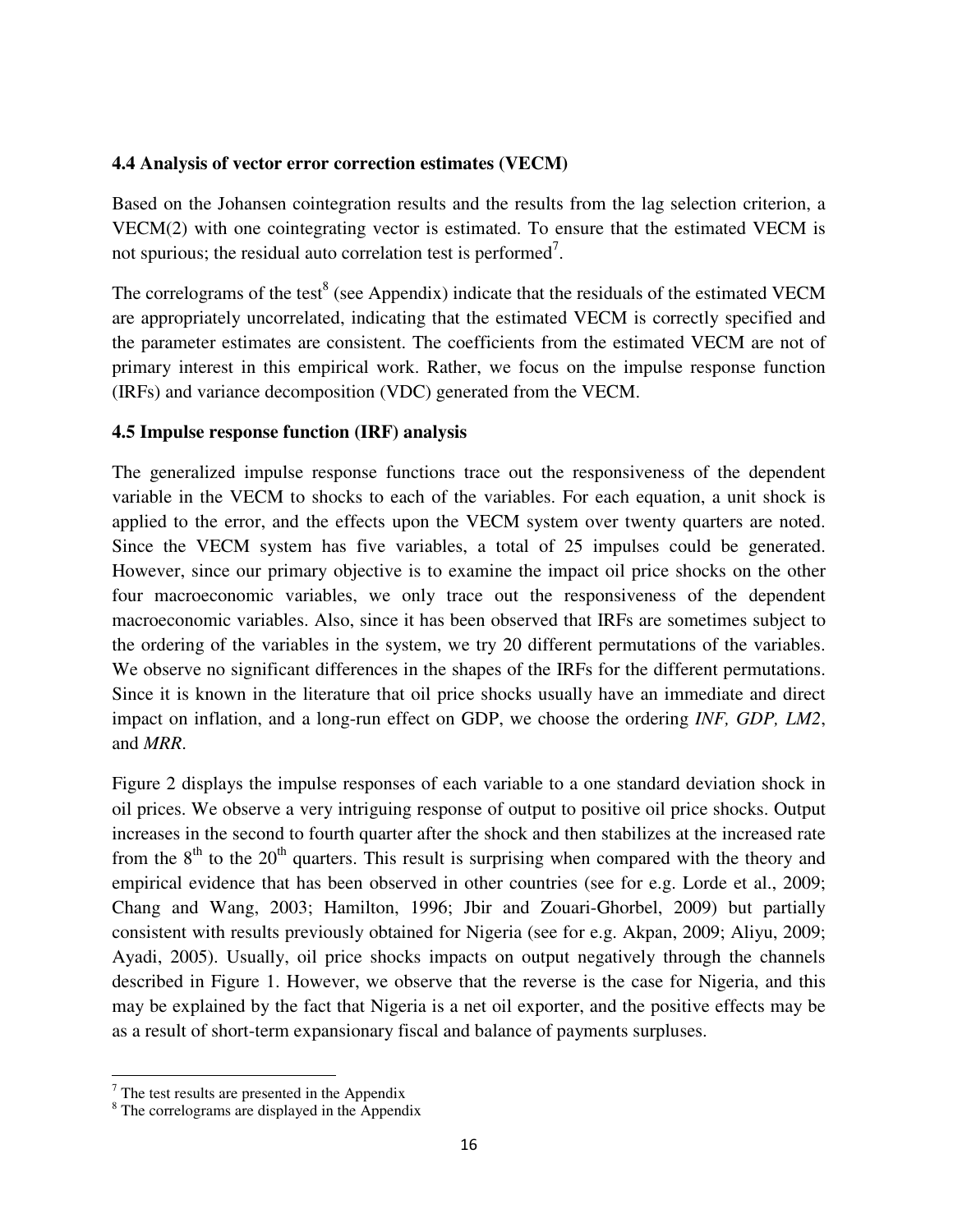Panel C in Figure 2 shows the impact of oil price shocks on inflation in Nigeria. As expected, inflation shoots up almost instantaneously following the oil price shock. The maximum impact is reach around the  $6<sup>th</sup>$  quarter, and this implies that oil price shocks theoretically and practically causes inflationary pressures on the Nigeria economy in the short-run. Ayadi (2005) and Akpan (2009) also obtained similar results.

The response of money supply and the monetary policy rate (*MRR*) to oil price shocks is also revealing. Figure 2, Panel B shows that the monetary authorities cut money supply after an oil price shock up to the  $3<sup>rd</sup>$  quarter, the rationale for this policy stance, may be to check the inflationary pressures that oil prices may cause. However, after the fourth quarter, money supply rises again, over and above its initial level before the oil price shock. Figure 2, Panel D indicates that the monetary policy rate (*MRR*) declines by about 16% basis points after an oil price shock and stabilizes at the lower rate for the next 20 quarters.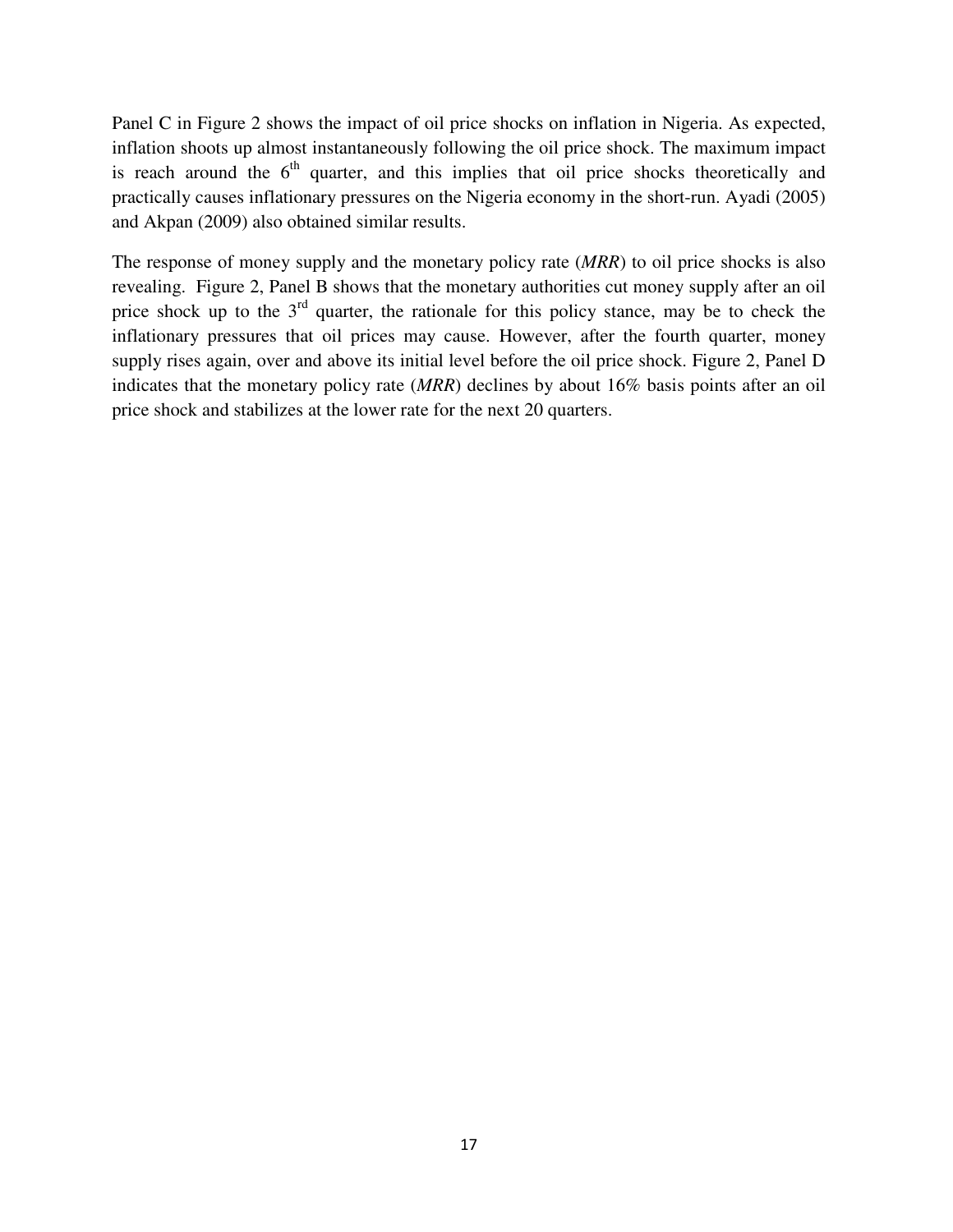## **Figure 2 Response of LGDP, LM2, INF and MRR to LROP**



#### Response to Generalized One S.D. Innovations

**4.6 Variance decomposition (VDC) analysis** 

The VDC provides a tool of analysis to determine the relative importance of the dependent variable in explaining the variations in the explanatory variables. The result of variance decomposition over a 30-quarter time horizon is summarily displayed in Table 4. As the table suggests, the VDC results are consistent with those obtained from the IRFs. For output, the average contribution of oil price shocks to changes in output is 0.07%. This result implies that though oil price shocks affect output mildly, the impact is however persistent. The implication is that policy makers will be faced with less uncertainty in planning for the long-term.

The VDC for inflation indicates that oil price shocks affects inflation most significantly than all the other macroeconomic variables. The impact of oil price shocks on inflation over a 30 quater period ranges between 0.39% and 1.09%. This contribution is also low and weak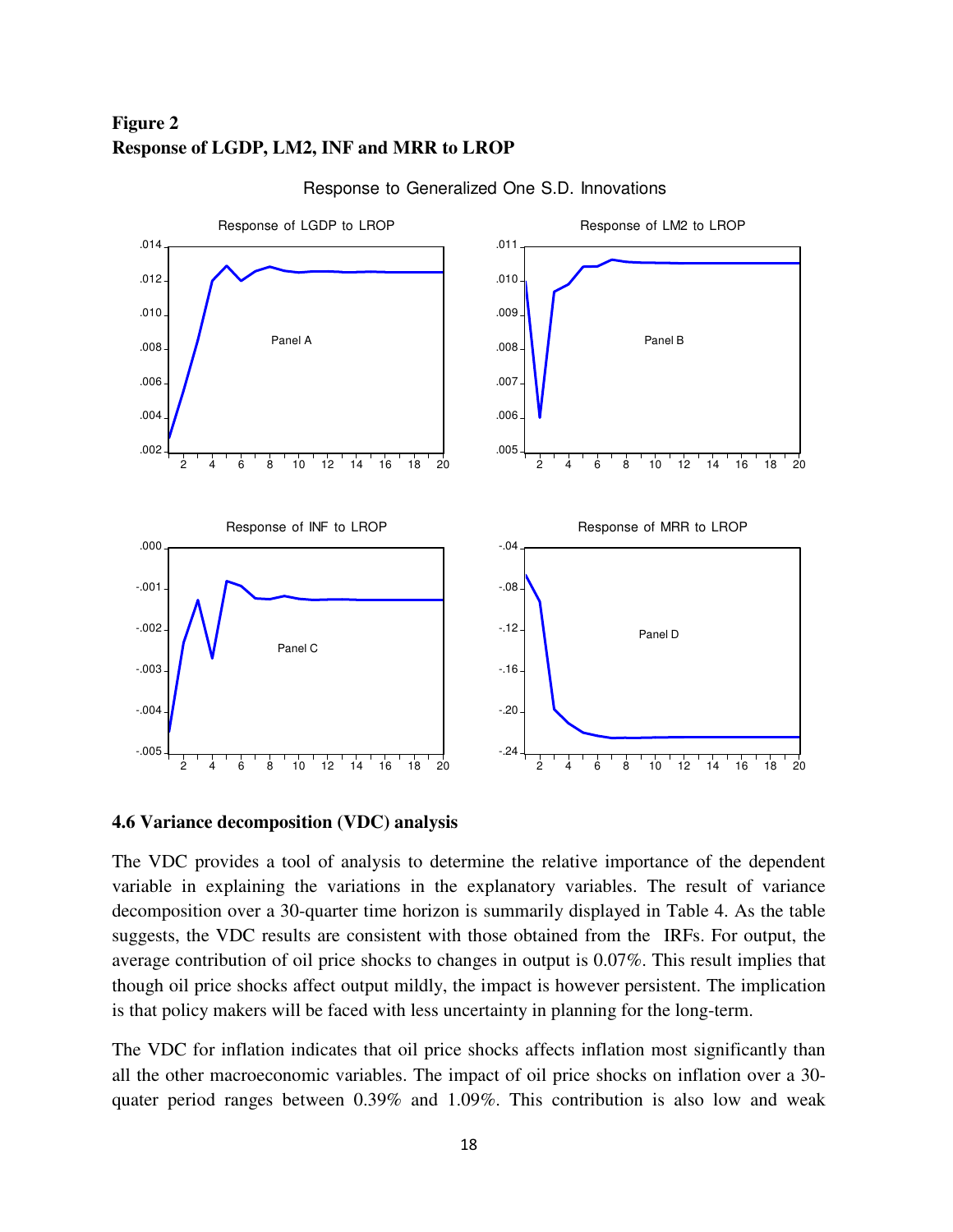compared to the average of 17% obtained by Chang and Wong (2003) for Singapore, a net oil importer; and may suggest the existence of price stickiness in the general domestic price reaction to international oil prices. Also it may be an indication of effective monetary policy regimes in Nigeria.

The VDC also reveals that monetary policy proxied by mean monetary policy rate (MRR) are also mildly affected with average contributions of 0.02% and 0.08% respectively between the first to the thirtieth quarter.

Overall, our baseline linear model indicates that oil price shocks increases output; which can be attributed to the effects of the forward fiscal linkages that oil revenues may generate, since Nigeria is a net oil exporter. Also, oil price shocks as expected drives inflationary pressures upward and has a ambiguous effect on monetary policy.

| <b>Period</b> | S.E    | <b>LROP</b> | LM2    | <b>LGDP</b> | <b>INF</b> | <b>MRR</b> |
|---------------|--------|-------------|--------|-------------|------------|------------|
|               | 0.5615 | 100         |        |             |            |            |
| 5             | 1.3236 | 99.4681     | 0.0784 | 0.0146      | 0.3964     | 0.0414     |
| 10            | 1.9006 | 99.0716     | 0.0394 | 0.0094      | 0.8078     | 0.0715     |
| 15            | 2.3395 | 98.9267     | 0.0267 | 0.0079      | 0.9322     | 0.0858     |
| 20            | 2.7081 | 98.8612     | 0.0205 | 0.0071      | 1.0233     | 0.0928     |
| 25            | 3.0322 | 98.814      | 0.0168 | 0.0067      | 1.0654     | 0.0969     |
| 30            | 3.3248 | 98.7861     | 0.0143 | 0.0064      | 1.0933     | 0.0997     |

**Table 4** 

**Variance decomposition of LROP to selected macroeconomic variables** 

Cholesky ordering: *LROP, INF, LGDP*, and *MRR*

### **4.7 Granger casualty analysis for short-run impacts**

To formally investigate whether a significant short-run relationship exists between oil prices and our macro economic variables, we follow the approach adopted by Lorde et al. (2009) by conducting a Granger-casualty test within the estimated VECM. Our results are presented in Table 5. From the results, we observe that oil price shocks Granger-cause inflation in the shortrun. This conclusion is informed by the F-statistic of 3.47 with a significant P-value of 0.001. Granger-casualty test does not provide sufficient evidence to reject the null hypothesis that oil prices do not Granger-cause output and money supply in the short-run. Comparing this results to the IRF and VDC analysis, it implies that since oil price shocks affect output in the shortrun, then the interaction between oil price shocks and output is an indirect relation which may be transmitted through monetary or fiscal variables.

### **Table 5**

### **Granger causality tests for short-run impacts**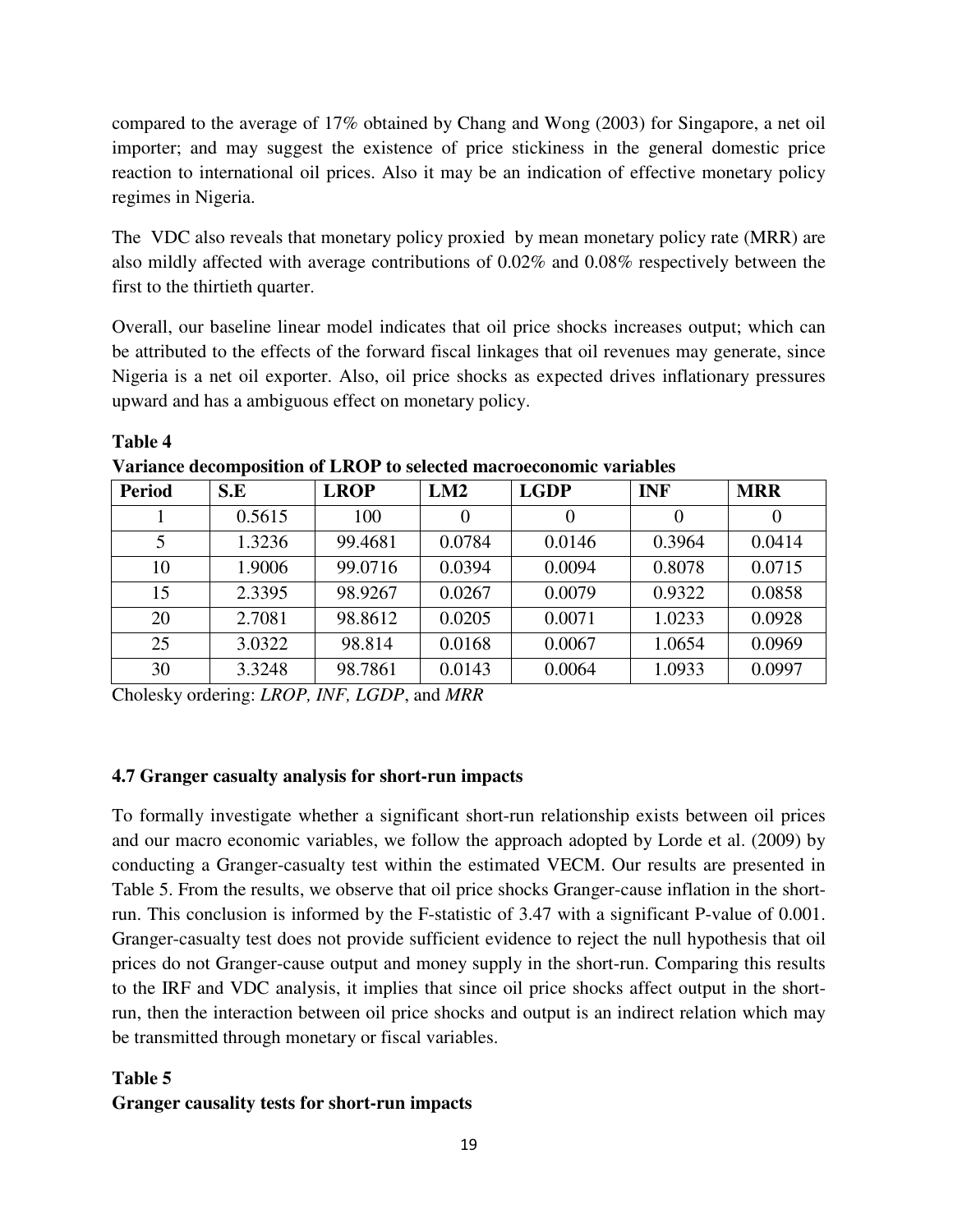| Null Hypothesis: Oil Prices do not Granger-cause: |                    |                |  |  |  |
|---------------------------------------------------|--------------------|----------------|--|--|--|
| <b>Variable</b>                                   | <b>F-Statistic</b> | <b>P-Value</b> |  |  |  |
| <b>LGDP</b>                                       | 0.2973             | 0.9136         |  |  |  |
| LM2                                               | 0.3980             | 0.8491         |  |  |  |
| INF                                               | 3.4791             | 0.0014         |  |  |  |
| <b>MRR</b>                                        | 2.0160             | 0.0801         |  |  |  |

#### **5.0 Results from asymmetric specification**

The analysis from our baseline model assumed that the impact of distortions in world oil prices on the Nigerian economy is linear. However, there has been a growing assertion from studies in industrialized nations that oil price shocks cause asymmetric impacts on the macroeconomy. Thus, as already stated in section three, we consider two methods of no-linear transformations of oil prices; that developed by Mork (1989) and Hamilton (1996). As a preliminary procedure, we test the transformed series for the presence of unit roots and the results are reported in Table 6

#### **Table 6**

**Unit root test for asymmetric transformation** 

| <b>Variable</b> | ADF             |                | <b>KPSS</b>   | <b>Conclusion</b> |      |
|-----------------|-----------------|----------------|---------------|-------------------|------|
|                 | Level           | 1st Difference | Level         | 1st Difference    | I(0) |
| <b>PDOP</b>     | $-3.24[1]***$   |                | $0.67[7]*$    |                   | I(0) |
| <b>NDOP</b>     | $-12.01[0]$ *** |                | $0.16[4]$ *** |                   | I(0) |
| <b>NOPI</b>     | $-3.32[1]*$     |                | $0.76[2]***$  |                   | I(0) |

Notes: \*\*\*, \*\* and \* indicates significance at the 1%, 5%, 10% levels respectively. The values in bracket for the ADF test indicates the optimal lag length selected by the SIC within a maximum lag of 13. The values in bracket for the KPSS test indicates the bandwidth selection, using the Newey-West's Bartlett Kernel.

The results indicate that the three non-linear transformations of oil prices are stationary at levels, thus we can estimate the VAR model from the series directly. We follow the procedure utilized by Du et al. (2010) by first estimating the VAR and then, we generate impulse response functions and variance decomposition from the estimated VAR models and compare the results with those we obtained from the baseline linear model.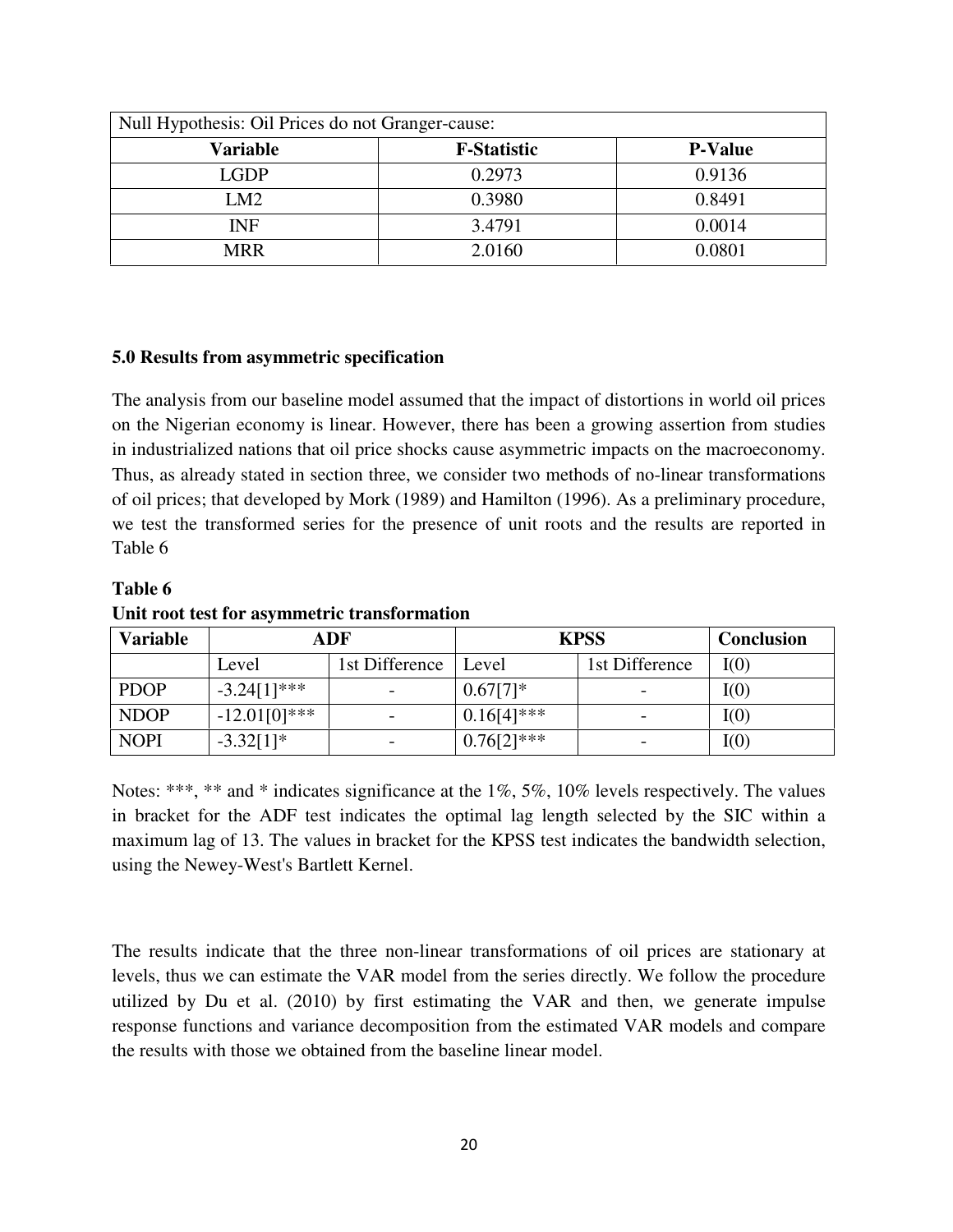The impulse response functions of *GDP*, *INF, M2* and *MRR* to generalized one standard deviation innovations to positive difference in oil prices (*PDOP*), negative difference in oil prices (*NDOP*) and net oil price increase (*NOPI*) are reported in Figures 5, 6 and 7 respectively.

The results from the asymmetric specifications are mixed and variegated. The impact of innovations in the positive difference of oil prices (Fig. 3) appears to be symmetrical (similar) to the results from our linear model. That is, positive oil price changes bring about increases in output. Similarly, innovations to the negative difference of oil prices (Fig. 4) indicates that output will also increase, slow down sometime around the  $10^{th}$  quarter ( $2^{nd}$  year) and then continue until the 20<sup>th</sup> quarter. More illuminating, is the impact of innovation of *NDOP* on inflation as shown in Fig. 5. Shocks to negative changes in world oil prices cause a plummeting effect on the rate of inflation in Nigeria. This effect however stabilizes between the  $4<sup>th</sup>$  and  $8<sup>th</sup>$  quarter, and then, resumes its downward move till the  $30<sup>th</sup>$  quarter.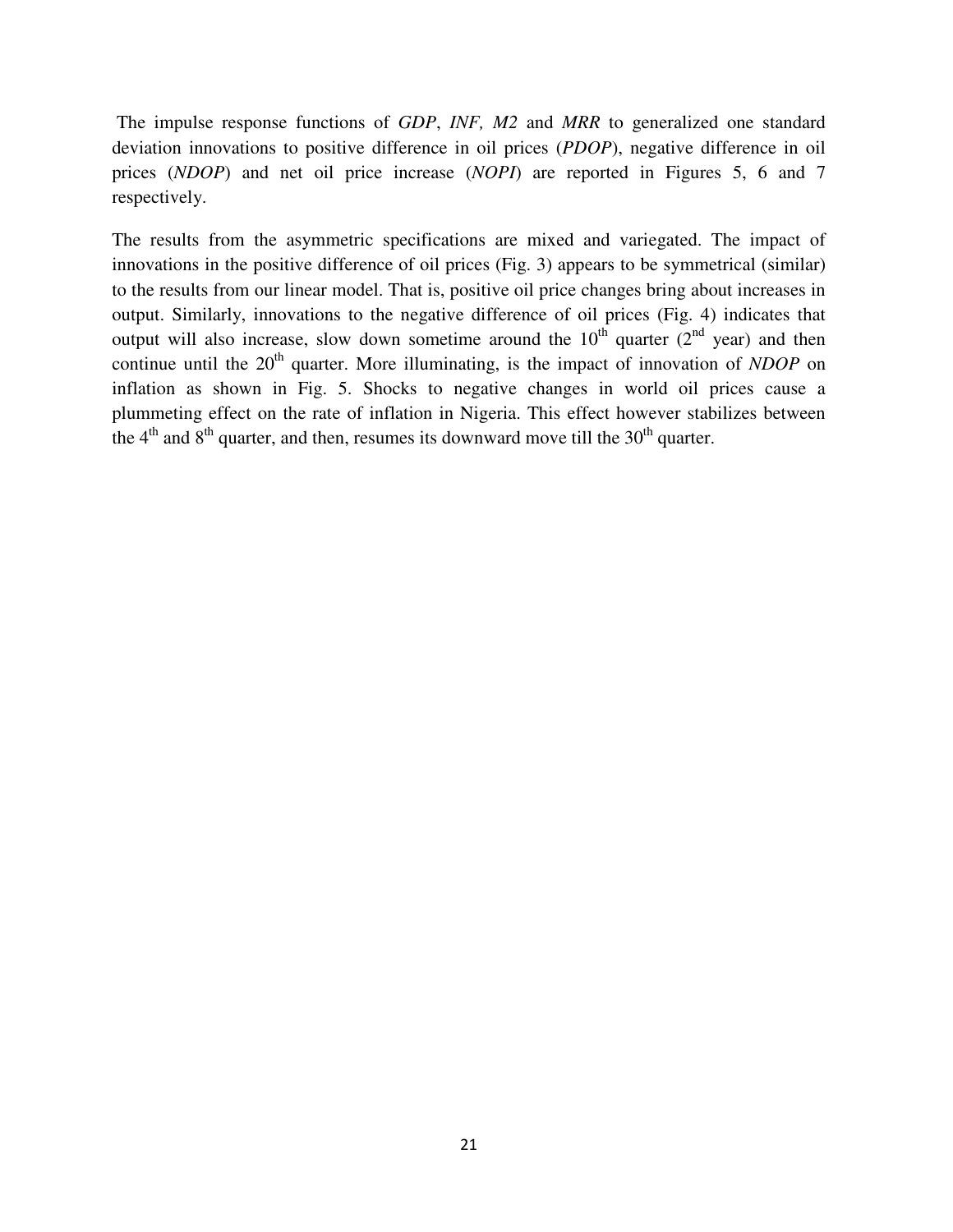## **Figure 3 Response of LGDP, LM2, INF and MRR to PDOP**



Response to Generalized One S.D. Innovations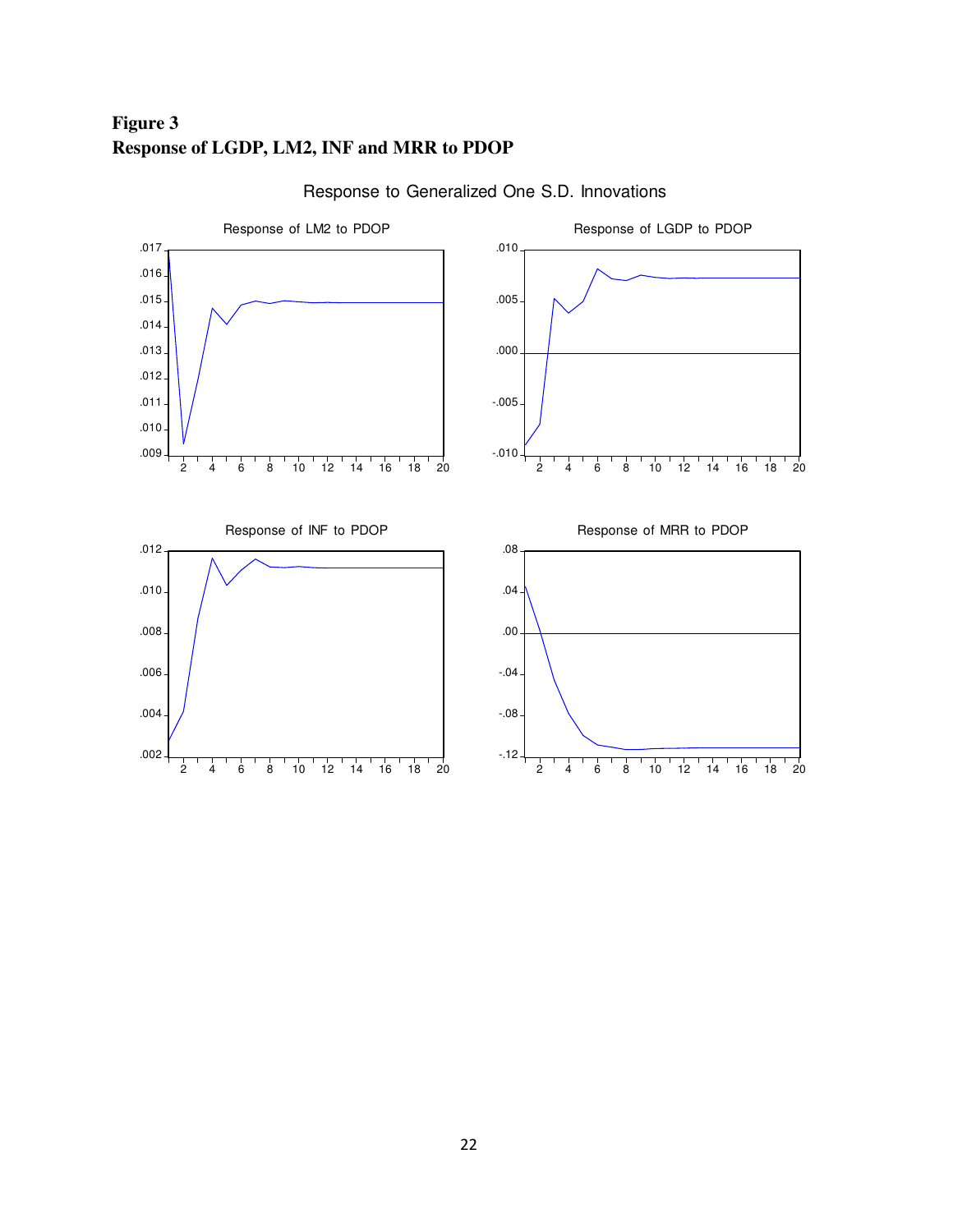## **Figure 4 Response of LGDP, LM2, INF and MRR to NDOP**



## Response to Generalized One S.D. Innovations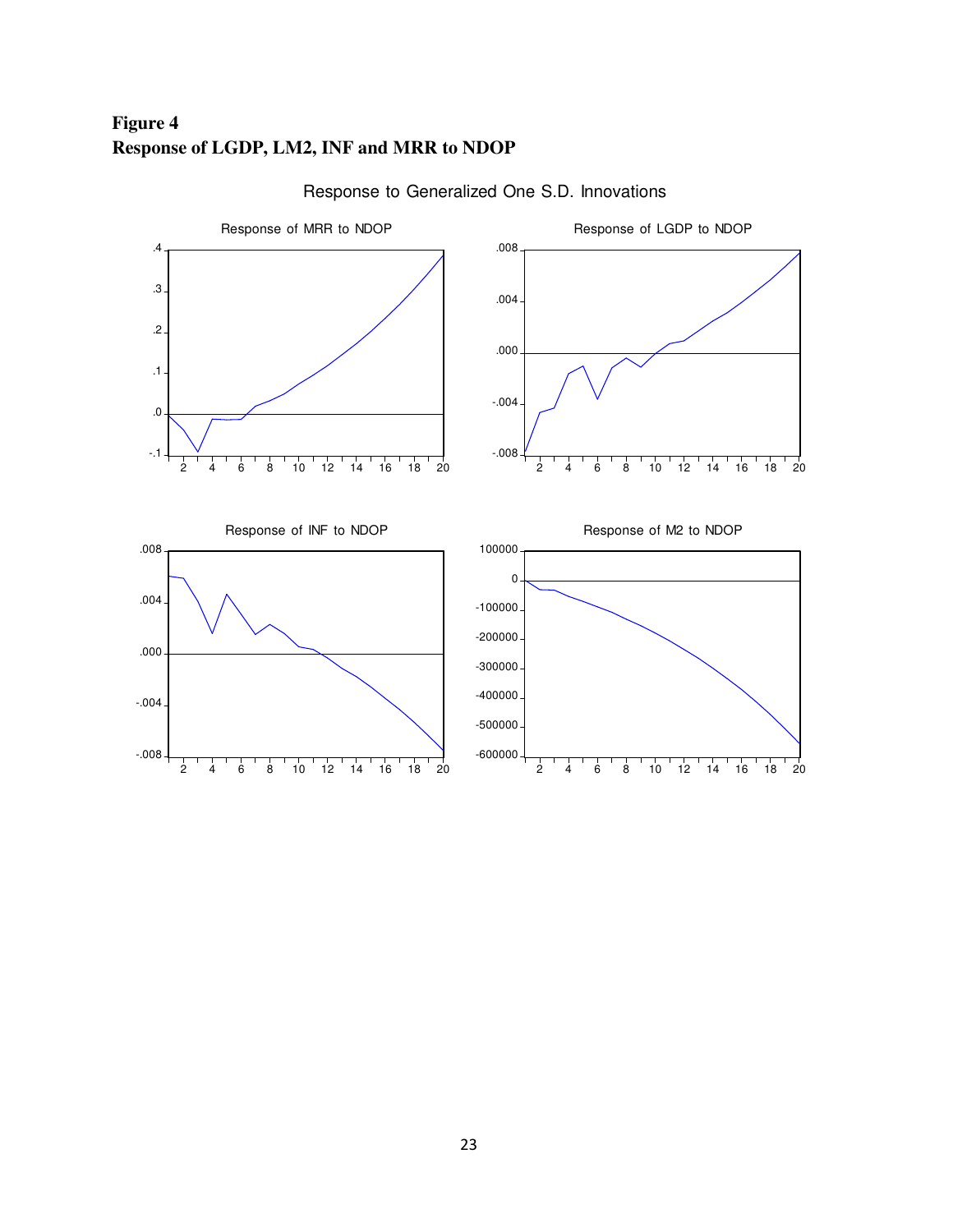## **Figure 5 Response of LGDP, LM2, INF and MRR to LNOPI**



Response to Generalized One S.D. Innovations

#### **6. Synthesis and implications for policy**

l

Putting the results from the linear and asymmetric model together, our results imply that changes in the international price of oil l is not a major determinant of economic activity in Nigeria. The main policy implication emerging from these finding is that policy makers must de-emphasis the enthronement of international oil prices as the key determinant for macroeconomic policy formulations<sup>9</sup>. Indeed, a great proportion of the chequered performance

 $9<sup>9</sup>$  In Nigeria, the entire macro economy is planned based on forecast of international oil prices, hence, monetary and fiscal are based on projected prices of crude oil.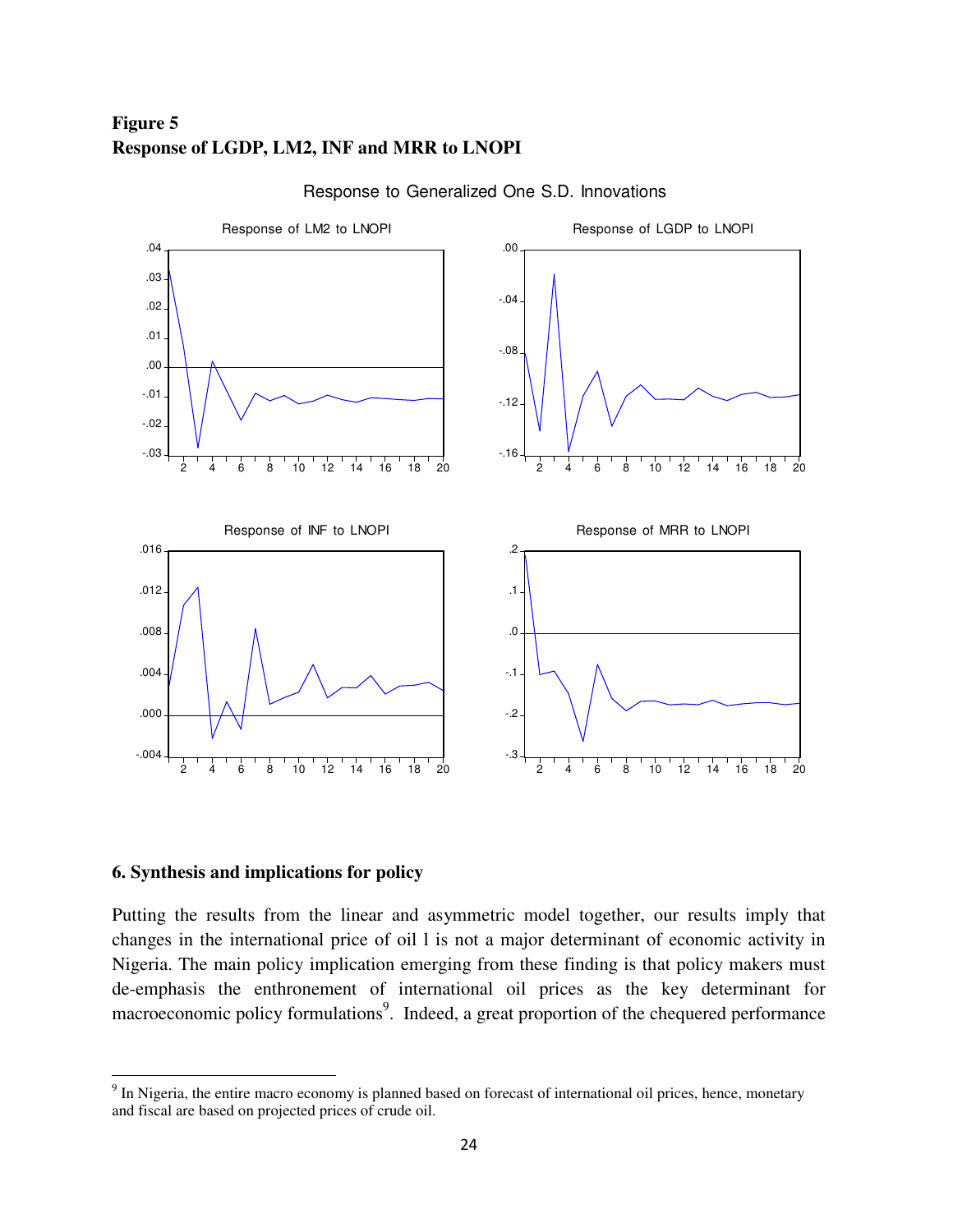of the Nigerian economy may be due to the undue emphasis placed on oil prices in national development planning.

The Granger casualty test shows that macroeconomic activities in Nigeria do not affect international prices of crude oil. Implying that the world oil price is strictly exogenous in time series sense to the Nigerian economy. This result may be surprising, because though Nigeria is a key exporter of oil to the global market, it has not yet (and may not) obtain the power to affect the world oil markets dynamics<sup>10</sup> (except through its membership with OPEC).

Interestingly, contrary to economic theory and the results obtained in most developed and developing countries (see for e.g. Lorde et al., 2009; Rafiq et al., 2009; Tang et al., 2010; Bernake et al., 1997; Hamilton, 1996; Mork, 1987; Chang and Wong, 2003; Lee et al., 2001), our linear model indicates that oil price shocks are positively correlated with Nigeria's GDP. Since Nigeria is an oil importing as well as exporting country, one would have expected that an increase in oil prices should have increased the domestic production cost, and hence retard growth. But this is not the case. We provide a preliminary explanation for this relationship thus: since Nigeria is both an oil exporting and oil importing economy, and our results indicate that oil price increases have a mild positive effect on GDP; then it implies that the production cost effects of importing oil only partly dampens the positive fiscal linkages that are generated through oil exports. In other word, the positive income effects of oil exports exceeds the negative income effects of oil imports, hence, the reason for the mild positive effects of oil price changes on Nigeria's GDP.

### **7. Conclusion**

 $\overline{a}$ 

To recap, this paper investigates the short- and long-run impacts of world oil price distortions on Nigeria's macroeconomy, based on quarterly time series data from 1970:1 to 2008:4. Using a vector error correction model (VECM) we examine the supply-side effect, wealth transfer effect, inflation effect and real balance effects of oil price shocks on the Nigerian economy. Putting the results together, the study finds that oil price distortions are not a major determinant of economic activity in Nigeria. Our impulse response functions from the linear model suggest that following a positive oil price shocks, output increases within the first four quarters and stabilizes after the fourth quarter over the remaining 20 periods. Also, the impact of oil price shocks is most pronounced on the inflation rate, as it increases within the first six quarters and gradually declines over the remaining period.

 $10$  This assertion may not be true for social economic activities, since militia activities in the Niger Delta may significantly disrupt the international supplies of crude oil, as Nigeria is arguable the sixth largest producer of crude oil globally.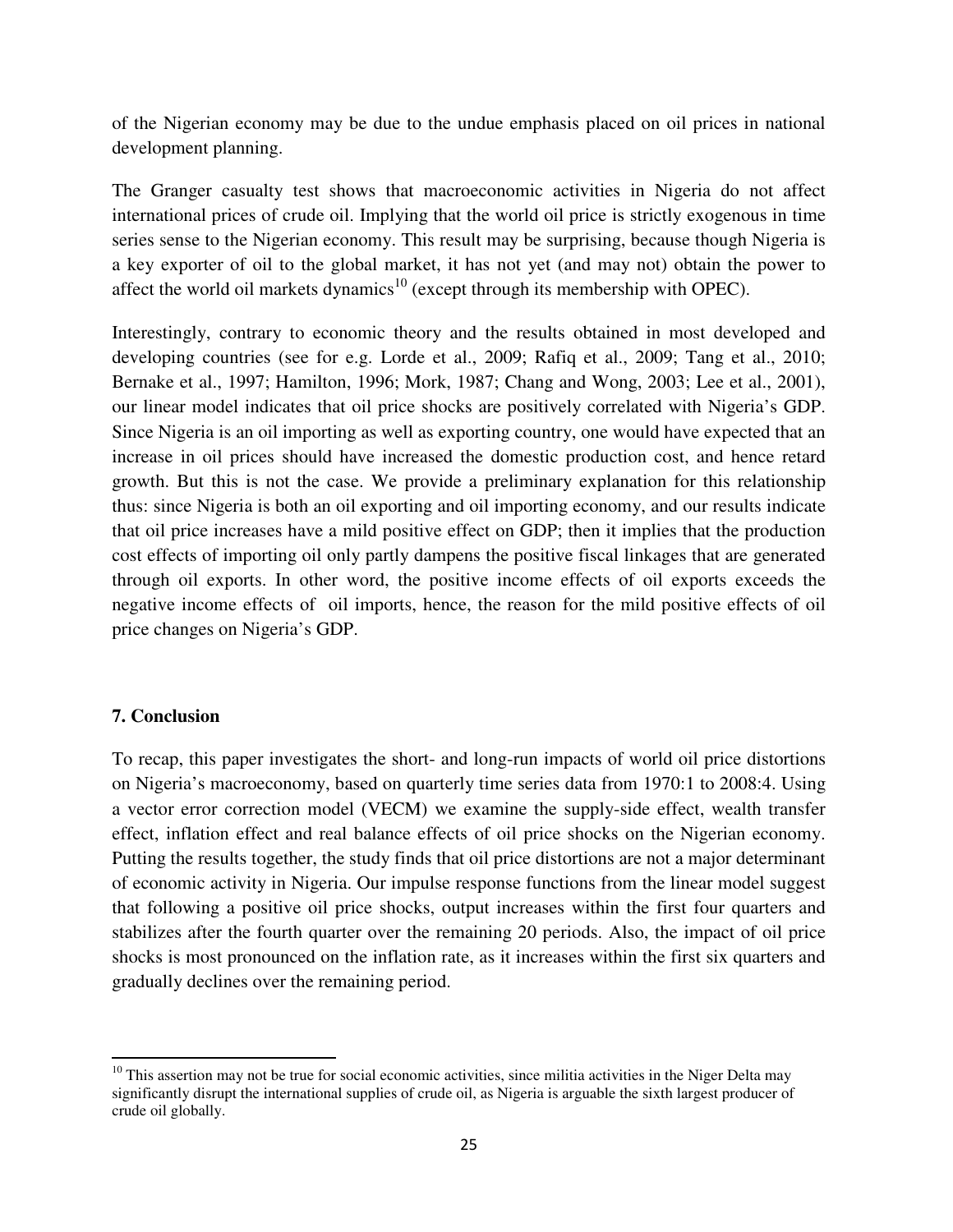The result from the non-linear specification shows that the impact of world oil prices on the Nigerian economy is asymmetric. This result holds only when we define oil price shocks as the negative difference of oil prices (*NDOP*) and as net oil price increase (*NOPI*). The impact when oil price shocks are defined non-linearly as positive difference of oil prices (*PDOP*) is similar to that of the baseline linear model, however, the magnitudes of the impact are different.

Also, we use the Granger-casualty test to investigate whether any short-run relationship exists between oil price shocks and macro economic activity in Nigeria. Our result provide evidence that supports the existence of a short-run casualty from oil prices to inflation, only.

Finally, we submit that there is room for refining the empirical analysis in this study. First, the VECM methodology used in this study may have been overly simplified. A constructive improvement on it would be use a structural vector autoregression (SVAR) model. This is because the construction of IRFs and VDC from VECMs is not as theoretically robust as those from an SVAR model. (See Hoffman and Rasche, 1997; Chang and Wong, 2003). Secondly, the explanatory variables applied here cannot be said to accurately represent the full array of macroeconomic variables. The inclusion of additional macroeconomic variables may generate different kinds of responses and provide more illumination. Thus future research in this area could be pursued using a structural VAR model, with the inclusion of a gamut of macroeconomic variables particularly variables that capture fiscal activities.

#### **REFERENCES**

- Akpan, E. O. (2009). Oil price shocks and Nigeria's Macroeconomy. A Paper Presented at the Annual Conference of CSAE Conference, Economic Development in Africa, 22<sup>nd</sup>- 24<sup>th</sup> March, Oxford.
- Aliyu, S.U.R. (2009). Oil price shocks and the macroeconomy of Nigeria: A non-Linear approach. MPRA Paper No. 18726.
- Ayadi, O. F. (2005) Oil price fluctuations and the Nigerian economy. OPEC Review, Sept. 199-217
- Barsky, R.B., and Kilian L. (2004). Oil and the macroeconomy since the 1970s. Journal of Economic Perspectives, 18(4), 115-134.
- Bernanke, B, S., Getler, M., and M. Watson (1997). Systematic monetary policy and the effects of oil price shocks, Brookings Papers on Economic Activity, 1, 91-142.
- Bernanke, B.S. (1983). Irreversibility, uncertainty and cyclical investment. Quarterly Journal of Economics. 98, 85-106.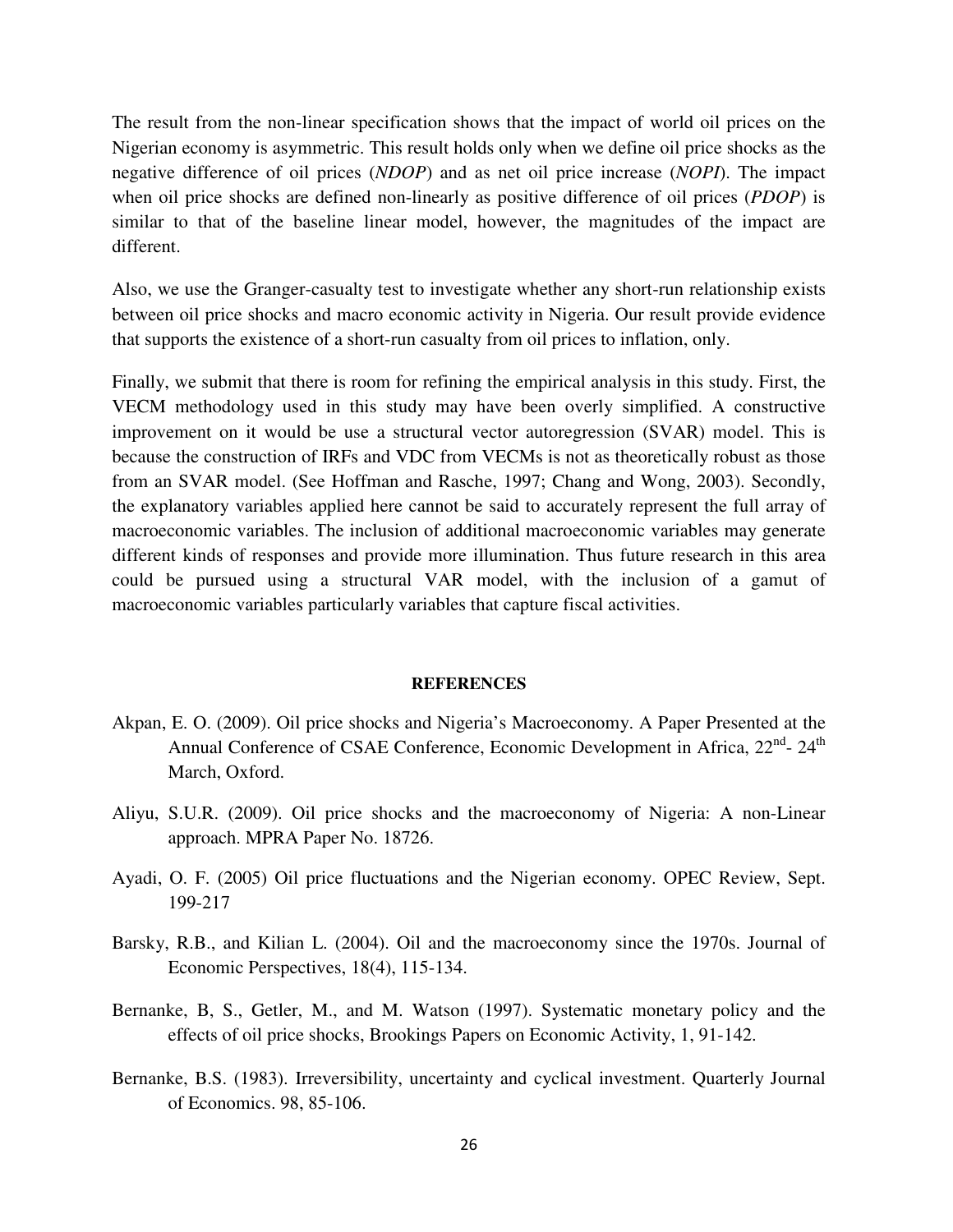- Berument, H., and Ceylan, N.B. (2005). The impact of oil price shocks on the economic growth of selected MENA countries. Working Paper, Bilkent University.
- Blanchard, O.J., and Gali, J. (2007). The macroeconomic effects of oil price shocks: why are the 2000s so different from the 1970s? MIT Department of Economics, Working Paper.
- Brooks, C., (2002). Introductory Econometrics for Finance, Cambridge University Press, Cambridge.
- Brown, S.P.A., and Yucel, M., K., (2002). Energy prices and aggregate economic activity: an interpretative survey. Quarterly review of Economics and Finance. 42, 193-208.
- Burbidge, J., and Harrison, A. (1984). Testing for the effects of oil-price rise using vector autoregression. International Economic Review, 25, 459-484.
- CBN, (2009). Statistical Bulletin, (Special Edition) Central Bank of Nigeria, Abuja
- Chang, Y., and Wong, J.F., (2003). Oil price fluctuations and Singapore economy. Energy Policy. 31, 1151-1165.
- Chuku, C. A. (2009). Measuring the effects of monetary policy innovations in Nigeria: A structural vector autoregressive approach. African Journal of Accounting, Economics, Finance and Banking Research, 5(5), 112-129.
- Chuku, C.A., Akpan, U.F., Sam, N.R., and Effiong, E.E. (forthcoming). Oil price distortions and current account dynamics: a structural analysis for the Nigerian economy. Paper to be Presented at the 51<sup>st</sup> Annual Conference of the Nigerian Economic Society, Abuja,  $21<sup>st</sup>$  to  $23<sup>rd</sup>$  Sept. 2010.
- Darby, M.R. (1982). The price of oil and world inflation and recession. American Economic Review, 72 (4), 738-751.
- Davis, S.J. and Haltiwanger (2001). Sectoral job creation and destruction responses to oil price changes. Journal of Monetary Economics, 48, 465-512.
- Denton, F.T. (1971). Adjustment of monthly or quarterly series to annual totals: an approach based on quadratic minimization. Journal of American Statistical Association, 66, (333) 99-102.
- Dickey, D.A., and Fuller, W.A. (1979). Distribution of the estimators for autoregressive time series with a unit root. Journal of American Statistical Association 74(336), 427-431
- Dickey, D.A., and Fuller, W.A. (1981). Likelihood ratio statistics for autoregressive time series with a unit root. Econometrica 49(4), 1057-1072.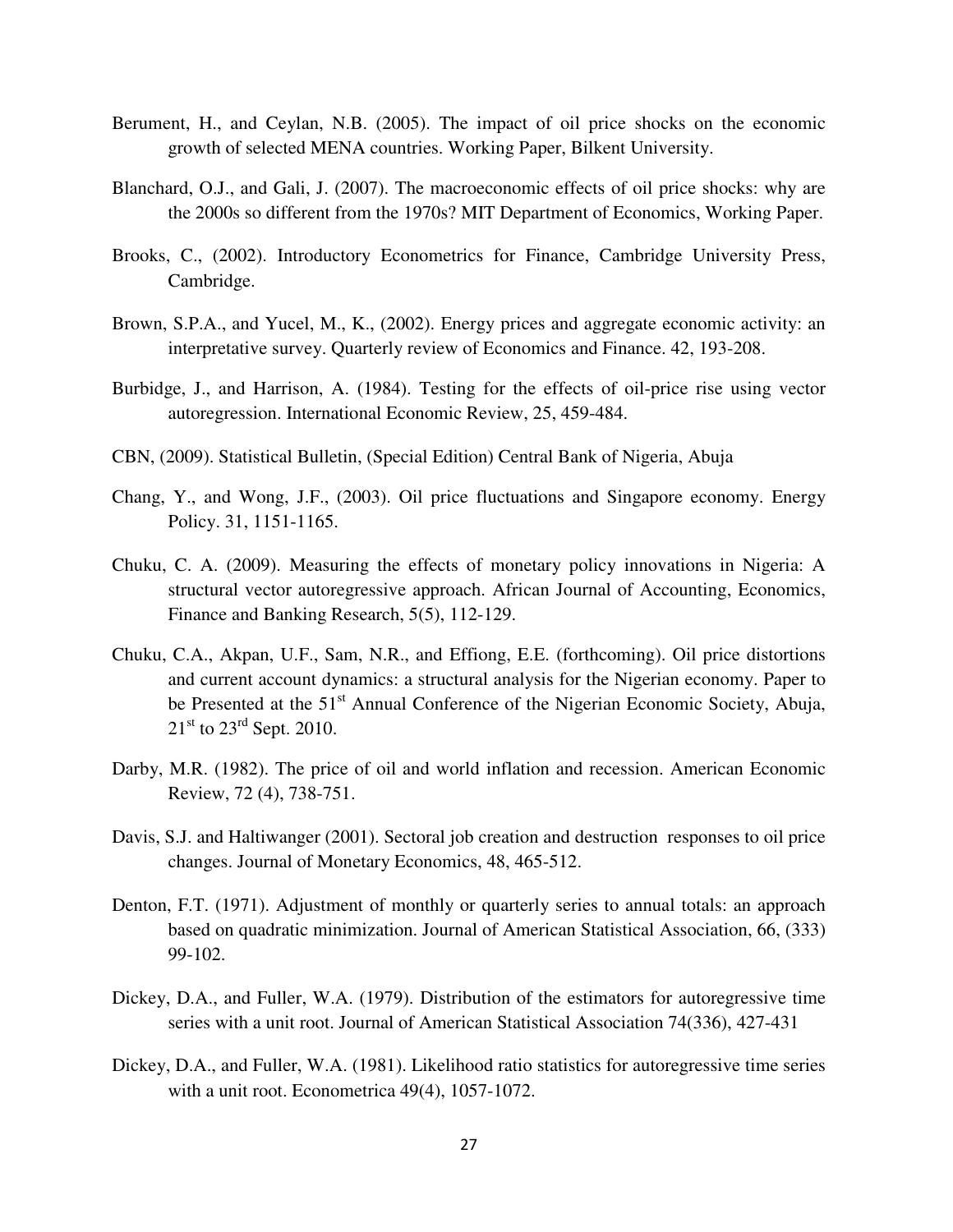- Du, L., He, Y., and Wei, C. (2010).The relationship between oil price shocks and China's macroeconomy: An empirical analysis. Energy Policy, 38, 4142-4151.
- Farzanegan, M. R., and Markwardt, G. (2009). The effects of oil price shocks on the Iranian economy. Energy Economics, 31, 134-151.
- Granger,C.W.J. (1969). Investigating causal relationships between econometric models and cross-spectral methods. Econometrica 37(3), 424-438.
- Hamilton, J. (2009). Understanding crude oil prices. Energy Journal 30 (2), 179-206.
- Hamilton, J.D. (1983). Oil and the macroeconomy since World War II. Journal of Political Economy 91 (2), 228-248.
- Hamilton, J.D. (1996). This is what happened to the oil price macroeconomy relationship. Journal of Monetary Economics, 38, 215-220.
- Hamilton, J.D. (2003). What is and oil shock? Journal of Econometrics 113, 363-398.
- Hoffman, D.L., and Rasche, R.H. (1997). A vector error-correction forecasting model of the US economy, Working Paper Series from the Federal Reserve Bank of St. Louis.
- Hooker, M. (1996). What happened to the oil price-macroeconomy relation? Journal of Monetary Economics, 38, 195-213.
- Hooker, M. (1999). Are oil shocks inflationary? Asymmetric and non-linear specifications versus changes in regime. Federal Reserve Board, Working Paper.
- Jbir, R., and Zouari-Ghorbel, S. (2009). Recent oil price shocks and Tunisian economy. Energy Policy, 37, 1041-1051.
- Johansen, S. (1988). Statistical analysis of cointegrated vectors. Journal of Economic Dynamics and Control, 12 (213), 231-254.
- Johansen, S. (1991). Estimation and hypothesis testing of cointegrated vectors in Gaussian vector autoregression models. Econometrica 59 (6), 1551-1580.
- Kilian, L. (2010). Oil Price Volatility: Origins and Effects. World Trade Organization staff Working Paper ERSD-2010-02.
- Kilian, L., and Vigfusson, R. (2009). Pitfalls in estimating asymmetric effects of oil price shocks. Mimeo, Department of Economics, University of Michigan.
- Kilian, L., Rubucci, A., and Spatafora, N. (2009a). Oil shocks and external balances. Journal of International Economics. 77, 181-194.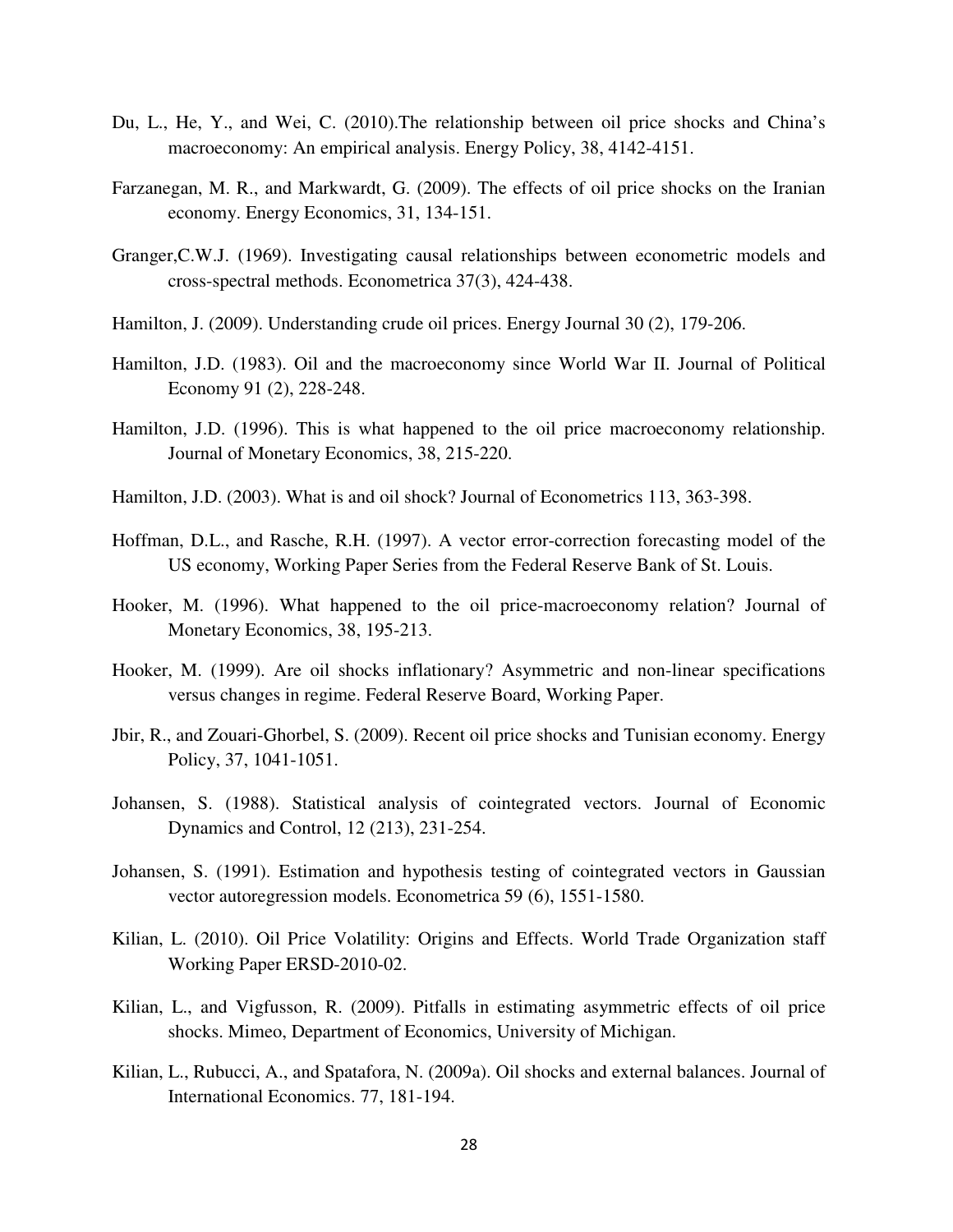- Koop, G., Pesaran, M.H., Potter, S.M. (1996). Impulse response analysis in non-linear multivariate models. Journal of Econometrics, 74 (1), 119-147.
- Kwiatkowski, D., Phillips, P.C., Schmidt, P., and Shin, Y. (1992). Testing for the null hypothesis of stationarity against the alternative of unit root. Journal of Econometrics. 59, 1551-1580.
- Lee, K., Ni, S., and Ratti, R.A. (1995). Oil price and the macroeconomy: the role of price volatility. Energy Journal, 16, 39-56.
- Lee,K., and Ni, S. (2002). On the dynamic effects of oil price shocks: a study using industry level data. Journal of Monetary Economics, 49, 823-852.
- Lisman, J.H., and Sandee, J. (1964). Derivation of quarterly figures from annual data. Journal of the Royal Statistical Society, 13(2), 87-90.
- Mork, K.A. (1989). Oil and the macroeconomy when prices go up and down: An extension of Hailton's results. Journal of Political Ecconomy. 97, 740-744.
- Mork, K.A., Oslen, O., and Mysen, H.T. (1994). Macroeconomic responses to oil price increases and decreases in seven OECD countries. Energy Journal, 15, 19-35.
- Olomola, P. A., Adejumo, A.V. (2006). Oil price shock and macroeconomic activity in Nigeria. International Research Journal of Finance and Economics. 3, 28-34.
- Pesaran, M.H., and Shin, Y. (1998). Generalized impulse response analysis in linear multivariate models, Economics Letters, 58(1), 17-29.
- Pindyck, R.S. (1991). Irreversability, uncertainty and investment, Journal of Economic Literature, 29, 1110-1148.
- Rafiq, S., Salim, R., and Bloch, H. (2009). Impact of crude oil price volatility on economic activities: An empirical investigation in the Thai economy. Resources Policy, 34, 121- 132.
- Rotemberg, J., and Woodford, M. (1996). Imperfect competition and the effects of energy price increases on economic activity. Journal of Money, Credit and Banking, 28 (4), 550-577.
- Schmidt, T., and Zimmermann, T. (2007). Why are the effects of recent oil price shocks so small. Working Paper, RWI, Essen.
- Sims, C. A. (1980). Macroeconomics and reality. Econometrica 48, 1-48.